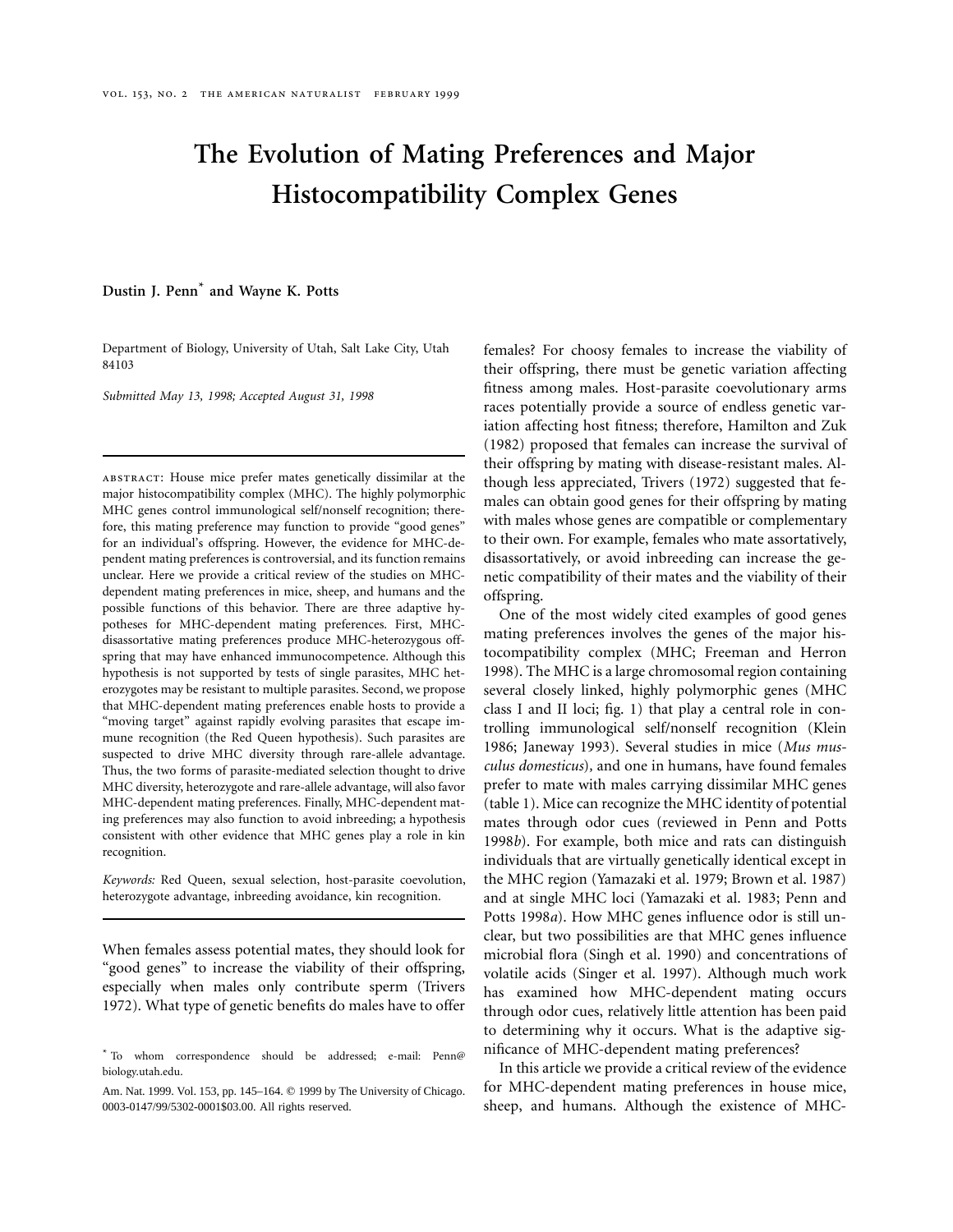

**Figure 1:** The MHC is a large chromosomal region (around 2,000 kb in mice and 3,500 kb in humans) containing over 200 coding loci that control the immune system, growth, and reproduction. The term "MHC genes" usually refers to the highly polymorphic "classical" loci that encode class I and II antigen-binding molecules. Class I and II MHC genes arose by tandem duplication events and are inherited as a unit (haplotype) since they are closely linked in many species. *A*, Human MHC encodes six antigen-presenting molecules, and the polymorphism, which is still incompletely characterized, varies from one to 179 alleles per locus (41 on average; Parham and Ohta 1996). *B*, In house mice, there are five antigen-presenting molecules with over 100 alleles per locus in local populations (Duncan et al. 1979; Klein 1986).

dependent mating preferences is sometimes treated with extreme skepticism (especially in humans), we show that there is good evidence for this behavior in house mice. We also provide a review of the potential functions of MHC-dependent mating preferences and suggest some novel hypotheses. The MHC-dependent mating preferences may enable females to produce disease resistant offspring or avoid inbreeding (Brown 1983; Alberts and Ober 1993; Potts and Wakeland 1993; Brown and Eklund 1994). There are two ways that MHC-disassortative mating preferences can increase the resistance of an individual's progeny against parasites. First, MHC-disassortative mating preferences produce MHC-heterozygous offspring that may be resistant to multiple parasites. Second, we show that MHC-dependent mating preferences alter the immune system of an individual's offspring, potentially providing a "moving target" against rapidly evolving pathogens. These good genes hypotheses are not mutually exclusive as MHC-dependent mating preferences may perform all of these functions.

# **MHC-Dependent Mating Preferences**

#### *House Mice*

Several studies have found MHC-dependent mating preferences in both male and female house mice (table 1). A serendipitous observation of mice that are virtually ge-

netically identical except in the MHC region (MHCcongenic strains) suggested that mice prefer to mate with MHC-dissimilar individuals. Subsequent experiments by Yamazaki and his colleagues (1976) indicated that male congenic mice prefer to mate with MHC-dissimilar females in four of the six MHC-congenic strains tested (one strain showed MHC-similar preferences, and one showed no preferences). Subsequent experiments eliminated the possibility that MHC-disassortative mating was due to mutations at other loci that might have accumulated among the congenic lines by testing the mating preferences of  $F<sub>2</sub>$  segregant mice (produced by crossing two congenic lines, intercrossing the  $F_1$  heterozygotes, and testing the  $F_2$ MHC-homozygous progeny; Yamazaki et al. 1978). Another laboratory study found that female mice prefer to mate with MHC-dissimilar males, and estrus females preferred the odor of MHC-dissimilar males (Egid and Brown 1989).

Several studies indicate that house mice learn the MHC identity of their family during early ontogeny (familial imprinting) and avoid mating with individuals carrying familial MHC genes. First, Yamazaki and his colleagues noted that the MHC-dependent mating preferences of male mice appeared to be altered when they were exposed to MHC-dissimilar mice as pups (Beauchamp et al. 1988). To test this hypothesis, Yamazaki and his colleagues (1988) removed pups at birth and reared them with MHCdissimilar (cross-fostered) or MHC-identical (in-fostered) parents. When presented with a simultaneous choice, cross-fostered males avoided mating with females carrying MHC genes of the male's foster family even though this meant mating with MHC-similar females. This effect was not due to the fostering procedure because fostering did not reverse the mating preferences of in-fostered control males reared with MHC-identical parents. Second, this cross-fostering experiment was successfully replicated with a second strain of male MHC-congenic mice (Beauchamp et al. 1988). Third, another laboratory experiment with MHC-congenic mice found that cross-fostering altered the mating (first mount) preferences of one of two strains of female mice tested compared with unfostered mice (Eklund 1997*a*). Finally, we recently found that cross-fostering reverses the MHC-disassortative mating preferences of wild-derived female mice living in seminatural conditions (Penn and Potts 1998*c*). Taken together, these crossfostering studies provide strong experimental evidence for MHC-dependent mating preferences and familial imprinting.

Laboratory studies on MHC-dependent mating preferences in mice have been criticized by Hughes and Hughes (1995); however, most of their criticisms are misleading. They correctly point out that the mating preferences observed by Yamazaki et al. (1976) may have been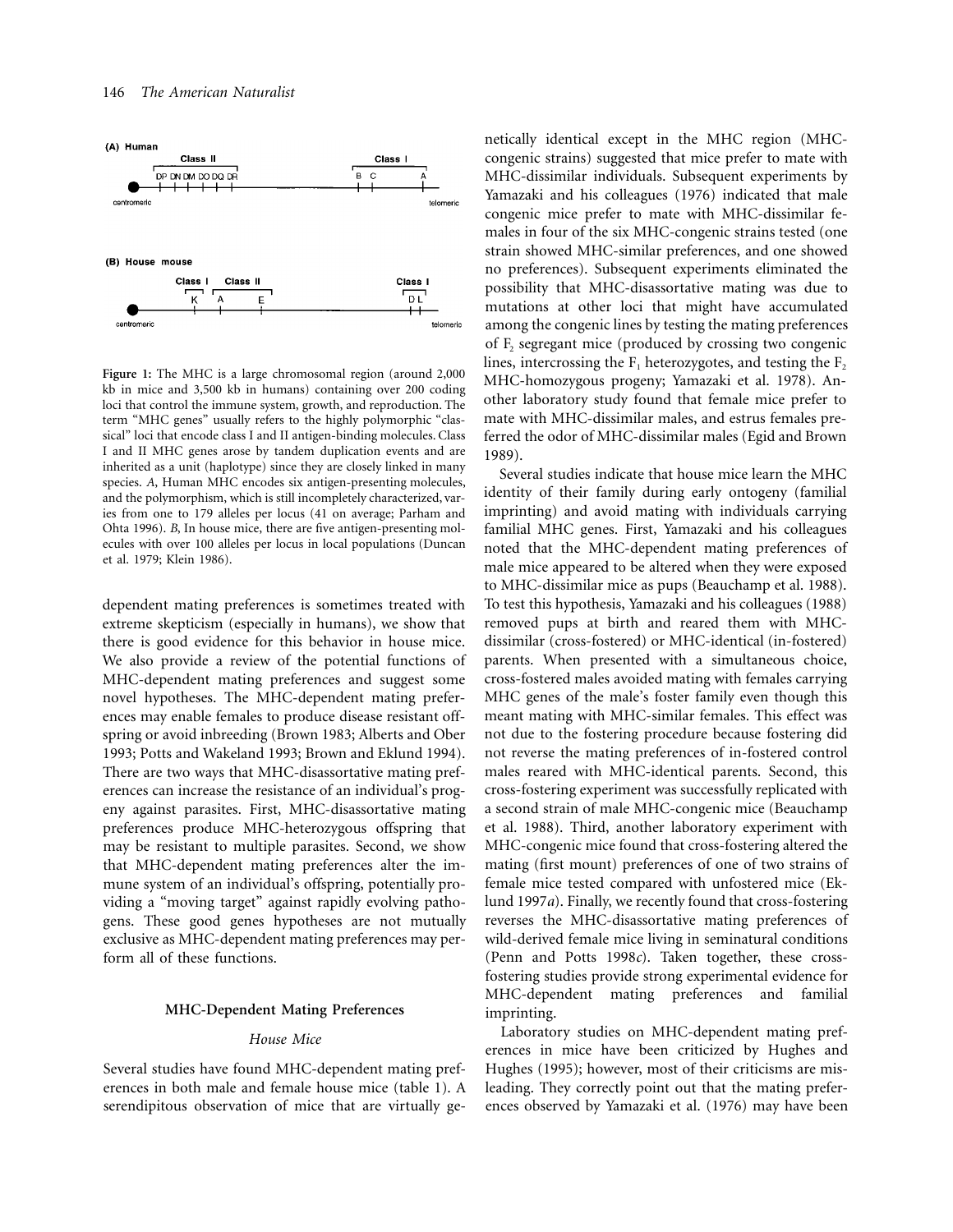|                  | Mating preferences |        | Odor preferences |        |                             |
|------------------|--------------------|--------|------------------|--------|-----------------------------|
|                  | Male               | Female | Male             | Female | References                  |
| House mice:      |                    |        |                  |        |                             |
| 1.               | $^{+}$             |        |                  |        | Yamazaki et al. 1976        |
| 2.               | $^{+}$             |        |                  |        | Yamazaki et al. 1978        |
| 3.               | $^{+}$             |        |                  |        | Yamazaki et al. 1988        |
| $\overline{4}$ . | $^{+}$             |        |                  |        | Beauchamp et al. 1988       |
| 5.               |                    |        |                  |        | Eklund et al. 1991          |
| 6.               |                    | $^{+}$ |                  | $^{+}$ | Egid and Brown 1989         |
| 7.               |                    |        |                  |        | Manning et al. 1992a        |
| 8.               |                    | $^{+}$ |                  |        | Potts et al. 1991           |
| 9.               |                    |        |                  | $^{+}$ | Ninomiya and Brown 1995     |
| 10.              |                    | $^{+}$ |                  |        | Eklund 1997a                |
| 11.              |                    |        |                  |        | Eklund 1997b                |
| 12.              |                    | $^{+}$ |                  |        | Penn and Potts 1998c        |
| Sheep:           |                    |        |                  |        |                             |
| 13.              |                    |        |                  |        | Paterson and Pemberton 1997 |
| Humans:          |                    |        |                  |        |                             |
| 14.              |                    |        |                  | $^{+}$ | Wedekind et al. 1995        |
| 15.              |                    | $^{+}$ |                  |        | Ober et al. 1997            |
| 16.              |                    |        |                  |        | Hedrick and Black 1997      |
| 17.              |                    |        | $^{+}$           | $^{+}$ | Wedekind and Füri 1997      |

**Table 1:** Evidence for MHC-dependent mating preferences

Note: Modified from Penn and Potts 1998*b*.

due to male preferences, female preferences, or both (e.g., females may have been more receptive to MHC-dissimilar males). However, contrary to Hughes and Hughes (1995), this ambiguity does not challenge the central finding by Yamazaki et al. nor could it have been eliminated by separating the two stimulus females during experiments (i.e., controlling female-female interactions only eliminates the possibility that intrasexual competition masks preferences when no preferences are found). There is no reason to suspect that intrasexual competition would create a spurious MHC-dependent mating pattern. Furthermore, Hughes and Hughes (1995) fail to recognize that crossfostering experiments provide direct experimental evidence for mating preferences in male mice (Beauchamp et al. 1988; Yamazaki et al. 1988). Hughes and Hughes (1995) suggest that the odor preferences of female mice for MHC-dissimilar males observed by Egid and Brown (1989) were due to a preference for unfamiliar rather than MHC-dissimilar odors. However, this is not an alternative explanation because a preference for unfamiliar (or nonfamilial) odors may be the proximate mechanism that results in MHC-dissimilar matings.

Still, there are some valid reasons to be cautious about the evidence for mating preferences from laboratory studies (Manning et al. 1992*a*). First, the assays for mating preferences in laboratory studies have been indirect, relying on sperm plugs, association, and first mount preferences. Yet, sperm plugs are not always present, and mounts and intromissions are nonejaculatory copulations that may function as courtship behavior rather than mate choice in rodents (Dewsbury 1988). Second, most of this work has been conducted on inbred, laboratory mice, and since not all strains show MHC-dependent mating preferences (Yamazaki et al. 1976; Eklund et al. 1991; Manning et al. 1992*a*; Eklund 1997*a*), these results cannot be extrapolated to wild mice. Third, female MHC-dependent mating preferences have only been found in the laboratory when male dominance has been controlled (Egid and Brown 1989), leaving the possibility that mating preferences do not create selection in natural conditions where dominance occurs.

Not all laboratory studies have found MHC-dependent mating preferences (table 1). No evidence for MHCdisassortative mating preferences was found in two strains of male laboratory mice (Eklund et al. 1991), and for females, no evidence for MHC-disassortative mating preferences was found in one laboratory strain (Beauchamp et al. 1988), semiwild (Manning et al. 1992*a*), or wild female mice (Eklund 1997*b*). Still, there are many reasons to be cautious about overinterpreting the negative evidence from experimental studies. First, most laboratory studies have been based on small sample sizes (e.g., Eklund 1997*b*). However, to demonstrate the null hypothesis of no mating preference, one needs a large sample size determined by a power analysis (Cohen 1988). Without such an analysis, there is nothing one can conclude. Second,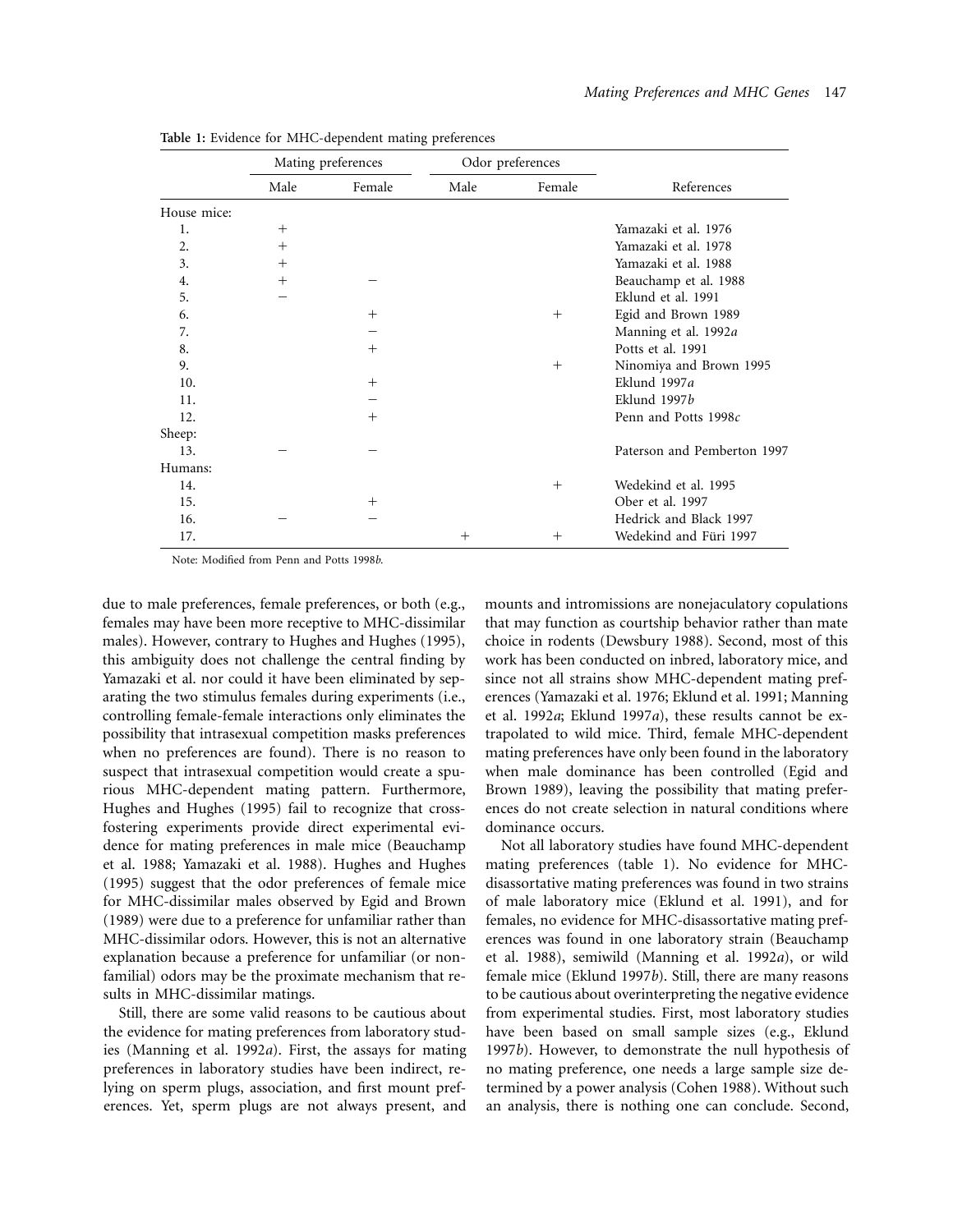when female mating preferences were tested by Beauchamp et al. (1988), male-male interactions were not controlled; therefore, females probably mated with the most dominant male. Third, laboratory strains may show no MHC-dependent mating preferences, perhaps because inbreeding avoidance behaviors are selected against during domestication (Manning et al. 1992*a*). Finally, laboratory experiments create artifacts and unnatural circumstances that may abolish mating preferences. Consider the following examples: housing females in isolation from males or artificially inducing estrus may abolish choosiness; the assessment of mates may require more time than what is allowed in brief mate-choice assays; collaring and tethering males controls dominance interactions, but females may avoid the male most easily stressed from the artificial restraint. Inconsistent results in laboratory mate choice experiments are not surprising—such inconsistencies have plagued mate choice experiments in mice for more than 3 decades (reviewed by D'Udine and Alleva 1983). These caveats about laboratory studies underscore the importance of examining the behavior of animals under natural social conditions*.*

To determine how selection maintains the diversity of MHC alleles, Potts and his colleagues (1991) studied wildderived mice carrying four MHC haplotypes in large, seminatural enclosures. They genotyped the progeny born in the enclosures and found fewer MHC homozygotes than expected from random mating (27% fewer homozygotes on average). The MHC-homozygote deficiency was not due to susceptibility to infectious agents since the deficiency was present in utero, implicating abortional selection or mating preferences. Informative matings in the laboratory indicated that MHC-similar pregnancies were not aborted at a significant rate, whereas genetic and behavioral data from the enclosures indicated that the female mice were selectively mating with MHC-dissimilar males. The selection from mating preferences was sufficient to maintain the diversity of MHC genes found in wild populations (Hedrick 1992). Furthermore, we recently found that the MHC-disassortative mating preferences of female mice living in seminatural enclosures can be reversed by cross-fostering (Penn and Potts 1998*c*). This supports laboratory studies showing familial imprinting in inbred, laboratory strains of mice (Beauchamp et al. 1988; Yamazaki et al. 1988; Eklund 1997*a*), as well as the original finding of MHC-dependent mating preferences in wild-derived mice (Potts et al. 1991).

The study by Potts and his colleagues (1991) has received some criticisms. First, Hughes and Hughes (1995) suggest that the results were created by the unnaturalness of the populations in the enclosures, such as a lack of age structure and dispersal. However, they fail to specify how such conditions could possibly create a spurious MHC-

disassortative mating pattern. Second, Hedrick and Black (1997) suggest the results could have been due to an artificial homogeneity of background genes; however, the background genes of these mice were semiwild, not homogeneous as claimed by Hedrick and Black. Third, Hughes and Hughes (1995) suggest that females avoided MHC-similar males because MHC-similar males were simply mistaken as close kin. Again, this is not an alternative explanation because a preference for nonkin may be the proximate mechanism that controls MHC-dissimilar mating preferences (or vice versa). Finally, Hughes and Hughes (1995) point out that the observed mating preferences may not have been due to classical MHC genes (highly polymorphic class I and II loci) but rather to some other locus within the MHC region. This is entirely possible since there are many coding genes within the MHC region, including olfactory-like receptor genes (Fan et al. 1995). Still classical MHC genes are strong candidates since they are the only polymorphic loci known in this region, control variation in individual odor, and, as we will show, provide many potential indirect benefits.

#### *Feral Sheep*

A recent study investigated whether feral Soay sheep (*Ovis aries*) living on a Scottish island display MHC-dependent mating preferences (Paterson and Pemberton 1997). This population does not show a deficiency of MHC homozygotes; however, it does show an even distribution of alleles indicating balancing selection. Paterson and Pemberton (1997) genetically typed between 887 and 1,209 newborn lambs with five microsatellite markers and used a likelihood-based approach to analyze the mating patterns of the ewes. Although they found no evidence for MHCdisassortative mating preferences, their analysis could only detect strong mate selection ( $\lesssim 0.33$ ). Thus, weak selection from mating preferences could still account for the evolutionary maintenance of MHC diversity. The authors do not say if these sheep avoid inbreeding, which matters because inbreeding avoidance mechanisms may have been selected out during domestication (Manning et al. 1992*a*). If some species do not have MHC-dependent mating preferences, then perhaps this behavior only occurs in species at a particular risk of inbreeding depression as a result of low dispersal.

#### *Humans*

There is some evidence that humans have MHC-dependent mating preferences. Wedekind and his colleagues found that humans prefer the body odor of MHC-dissimilar individuals (Wedekind et al. 1995; Wedekind and Füri 1997). In the first study, Wedekind et al. (1995) MHC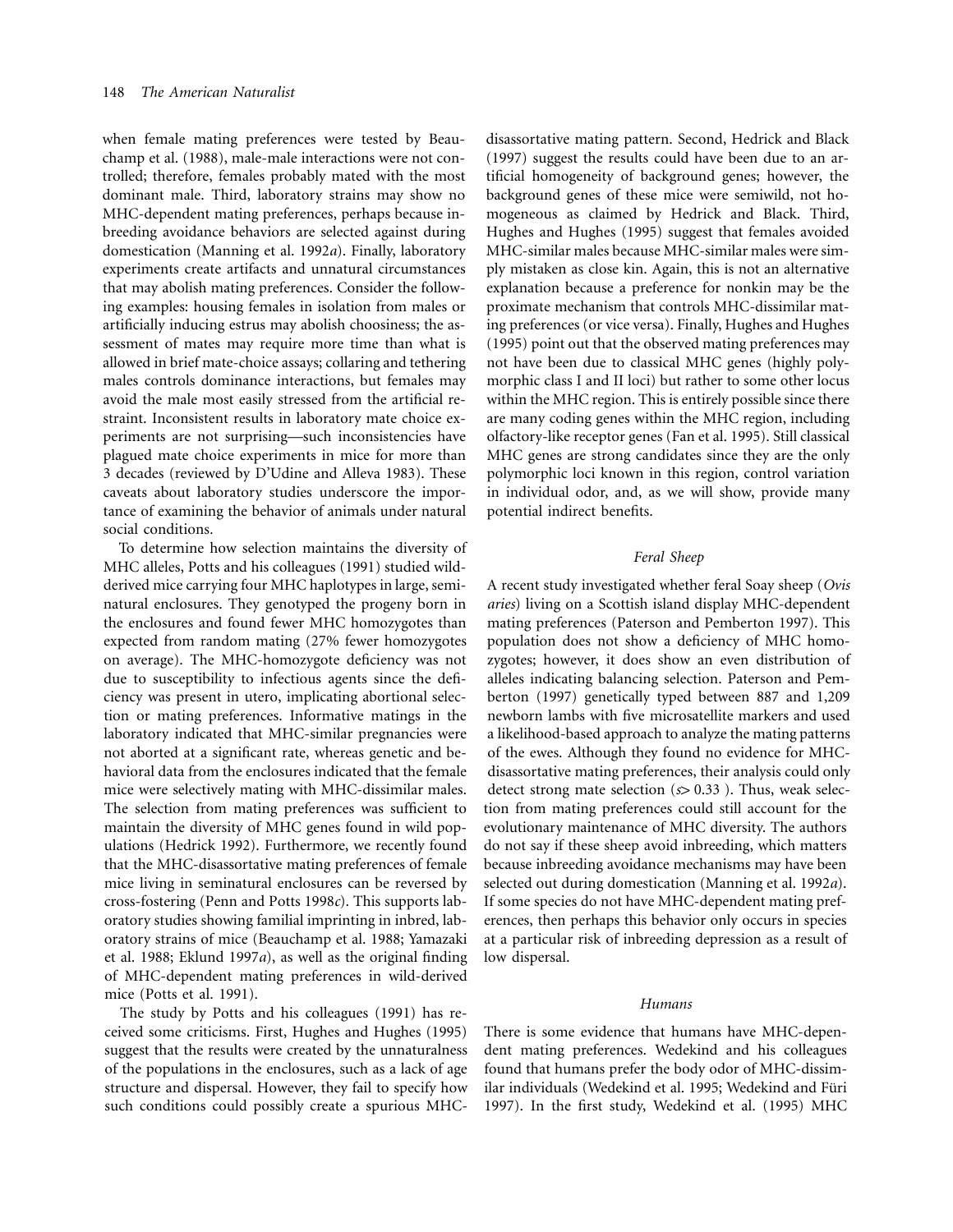typed 49 women and 44 men and asked the women to rate the attractiveness of the odors of T-shirts worn by three MHC-similar and three MHC-dissimilar men. Women generally preferred the odor of MHC-dissimilar men, describing them as "more pleasant." Moreover, the scent of MHC-dissimilar men was twice as likely to remind women of their mate's odor. Surprisingly, the preferences of women taking oral contraceptives were reversed, as they preferred the odor of MHC-similar men. Wedekind et al. (1995) suggested that, since steroid contraceptives mimic the effects of pregnancy, pregnant females may be attracted to MHC-similar individuals, who are likely to be close kin and potential reproductive helpers. This kin-recognition hypothesis was prompted by evidence that female house mice prefer communal nesting partners that are sisters or have similar MHC genes (Manning et al. 1992*b*).

This "T-shirt study" has received several criticisms. First, odor preferences, despite the title of the original paper, only provide indirect evidence for mating preferences. A subsequent study found that men were just as likely to prefer men's as women's odors (Wedekind and Füri 1997), which does not support the mate preference assumption. Second, preferences for T-shirt odors may not reflect preferences for actual body odors. Still, the T-shirt methodology is more likely to underestimate or miss actual preferences rather than to create spurious correlations. Third, Hedrick and Loeschcke (1996) worry that the subjects used nose spray to open their nasal passages and read a book about human odors. Although unnatural, it is difficult to see how such treatments could have created a spurious MHC-dependent odor preference. Finally, Wedekind et al. (1995) assumed that women prefer the odor of men whose MHC is dissimilar to themselves (self-inspection) rather than to their family. However, if humans use familial imprinting, then this assumption would underestimate preferences. The T-shirt study is sometimes misunderstood as claiming to show that human mating preferences are based mainly on MHC sharing; however, the study was not designed to determine the relative importance of MHC or odor in human mate choice (Wedekind and Seebeck 1996). Interestingly, subsequent studies have found that women pay more attention to odor cues from males than is often assumed (Herz and Cahill 1997; Gangestad and Thornhill 1998).

A second T-shirt study provides further evidence for MHC-dependent odor preferences in humans (Wedekind and Füri 1997). Wedekind and Füri (1997) asked 121 men and women to rate the odors of shirts worn by MHCsimilar and dissimilar individuals (unfortunately, some were the same subjects from the first T-shirt study). Their aim was to determine if people prefer the odor of potential mates who are MHC dissimilar or if they are seeking to create particular combinations of MHC alleles. Both men and women (not using oral contraceptives) preferred the odor of MHC-dissimilar individuals. In 28 cases, the MHC-dissimilar T-shirt odors reminded both men and women of their own mate's or former mate's odor. The preferences of women using contraceptives were reversed, although the effect was not statistically significant. There was no evidence that individuals were seeking particular MHC genotypic combinations; the subjects simply preferred MHC dissimilarity. However, Wedekind and Füri (1997) did not test whether there are odor preferences for particular combinations of alleles at different MHC loci. Such mating preferences could explain the excess of particular MHC combinations found in some human populations (gametic disequilibrium; e.g., the high association of A1 and B8 alleles in Northern Europeans; Hedrick 1994).

Ober and her colleagues (1997) have found evidence for MHC-dependent mating preferences in a population of Hutterites. Hutterites are a small, isolated religious sect that has maintained genealogical records since the approximately 400 members originally migrated from Europe to North America in the 1870s (this bottleneck explains why this population has relatively low MHC diversity). Interestingly, Hutterites show a deficit of MHC homozygotes at birth (Kostyu et al. 1993), implicating abortional selection or mating preferences. Ober (1995) found that couples sharing MHC haplotypes have unusually long interbirth intervals, which may be due to abortional selection or lower copulation rates among MHCsimilar couples. Ober and her colleagues (1997) tested for nonrandom mating among 411 Hutterite couples using population genotype frequencies and computer simulations. They found that couples were less likely to share MHC haplotypes than by chance, even after statistically controlling for nonrandom mating patterns among colony lineages and close inbreeding taboos. There was some evidence that Hutterites avoid mating with individuals carrying maternal MHC haplotypes (familial imprinting); however, this effect was due largely to one haplotype.

Another study attempted to determine if the MHC homozygote deficiency observed in South American Amerindians was due to disassortative mating preferences (Hedrick and Black 1997). Hedrick and Black used serotypes to examine MHC sharing (two class I loci) among 194 couples from 11 tribes and found no evidence that the MHC-homozygote deficiency was due to mating preferences. There are several reasons why this study was inadequate and unlikely to detect MHC-dependent mating preferences. First, Hedrick and Black's sample size was too small to detect selection below  $s = 0.45$  (the selection coefficients on human MHC loci have been estimated to be between 0.0007 and 0.042; Satta et al. 1994). Second, Hedrick and Black's study only considered sharing between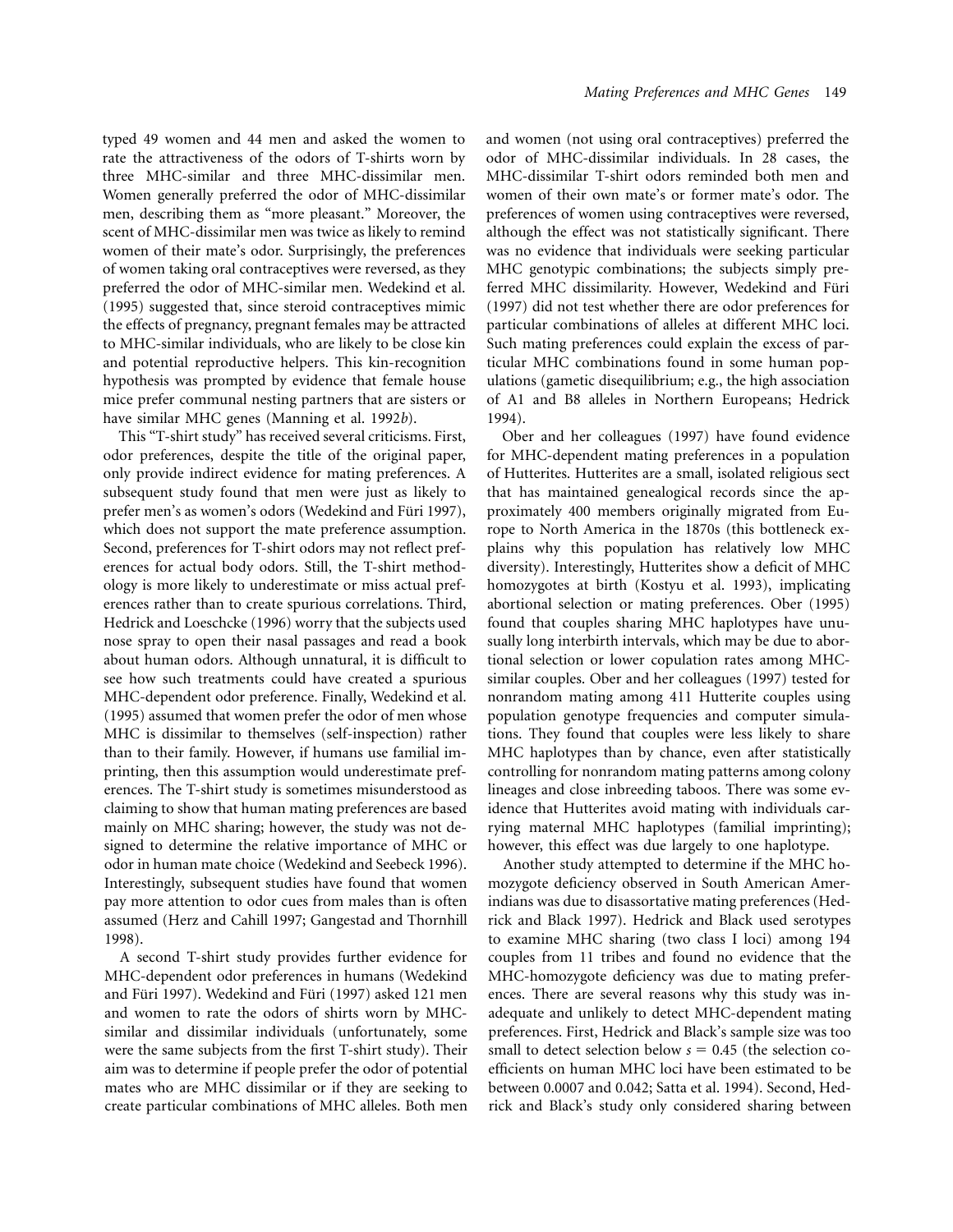married couples, ignoring all extrapair copulations. Extrapair matings are especially important to consider since women appear to look mainly for "good genes" during extrapair matings but primarily look for economic resources when choosing marriage partners (Buss 1989). Third, Hedrick and Black assumed self-inspection, but to adequately reject MHC-dependent mating preferences, familial imprinting must be tested. Fourth, Hedrick and Black did not control for socially enforced cross-cousin marriage proscriptions that are prevalent among these Amerindian tribes. Like imprinting, cross-cousin marriage customs change the pool of available mates and can potentially mask any MHC-dependent mating preferences among cousins. Finally, Hedrick and Black did not examine MHC class II genes, but no study demonstrating MHC-dependent mating and odor preferences has ignored class II loci.

While there is much evidence for MHC-dependent mating preferences in house mice and some evidence in humans, further work is needed to test whether MHC genes influence odor and mating preferences in other species. Although no evidence for strong mating preferences were found in feral sheep (Paterson and Pemberton 1997), the evidence for MHC-dependent mating preferences is sufficiently compelling in mice and humans to consider the potential benefits of this behavior. In the next section, we consider how MHC genes control immune recognition of parasites to evaluate the hypothesis that MHC-dependent mating preferences function to enhance the resistance of an individual's progeny to parasites.

## **MHC Genes: Immunological Mechanisms**

# *The Development of Immunological Self/Nonself Recognition*

The MHC genes encode class I and II MHC molecules, cell-surface glycoproteins, that present peptide antigens to T-lymphocytes (Matsumura et al. 1992). Through antigen presentation, MHC genes play a central role in controlling the development and the activation of the immune system, including both cellular and antibody-mediated defenses.

*Development of Self/Nonself Recognition* (*Thymic Selection*)*.* An individual's immune system must be able to distinguish between self and foreign antigens to mount a response to invading parasites. The vertebrate immune system develops the ability to discriminate self/nonself (before birth) by randomly generating a wide diversity of T-cells with highly specific antigenic receptors and then eliminating and suppressing those that recognize self-antigens presented by MHC molecules. T-cells originate in the bone marrow, with each T-cell generating its own unique re-

ceptors through rearrangements of T-cell receptor genes (Kronenberg et al. 1986; Schatz 1992). An individual generates around 10<sup>to</sup> unique T-cell receptors by these somatic rearrangements. Immature T-cells migrate to the thymus to mature in a two-step selection process. During positive selection, only T-cells that bind to an individual's particular MHC molecules (and self-peptides) are preserved (von Boehmer 1994; Fink and Bevan 1995). During negative selection, the T-cells that bind with a high enough affinity to activate T-cells are eliminated, leaving primarily T-cells that bind to nonself antigens (Nossal 1994). During this process of thymic selection, as much as 99% of the original T-cell repertoire is eliminated or inactivated ("anergized"; Nossal 1994). Positive selection eliminates T-cells with low or no MHC-antigen affinity while negative selection eliminates those with high affinity, leaving only T-cells with an optimal affinity (Lo et al. 1986; Ashton-Rickardt and Tonegawa 1994). Thus, most T-cells that recognize self antigens are eliminated or inactivated before they are released into the periphery. Thus, the resulting T-cell repertoire is controlled by MHC during both positive selection and negative selection ("MHC restriction"; Pullen et al. 1989; Bevan et al. 1994).

*The Activation of Immune Effectors.* The MHC genes play a central role in controlling the activation of all immunological effectors, including cytotoxic T-lymphocytes (CTLs), helper T-cells, macrophages, natural killer cells, and antibody-secreting B-cells (Janeway 1993; Janeway and Travers 1994). Intracellular parasites are detected by CTLs when class I MHC molecules present foreign peptides on the surface of infected cells (fig. 2*A*). Any CTL that binds to the MHC-antigen complex is activated, which results in the proliferation of the CTL clone and destruction of similarly infected cells. Extracellular parasites and fragments are phagocytized by macrophages or bound by Bcell-surface antibodies (fig. 2*B*, *C*). Before either of these effector cells can respond to an antigen, they must present the antigen to helper T-cells via class II MHC molecules to test if the antigen is foreign. If an MHC-presented antigen is recognized by helper T-cells, these helper T-cells proliferate, activate macrophages, and trigger B-cell proliferation and antibody secretion.

Thus, MHC genes play a central role in the immune system by shaping the development of the T-cell repertoire during thymic selection (von Boehmer et al. 1988; Schaffer et al. 1989; Pullen et al. 1989), determining which foreign antigens are presented to T-cells (Falk et al. 1991), and controlling the activation of antibody-secreting B-cells (Janeway 1993). Next, we consider how parasites impose selection on MHC genes to determine how MHC-dependent mating preferences may increase the resistance of progeny to parasites.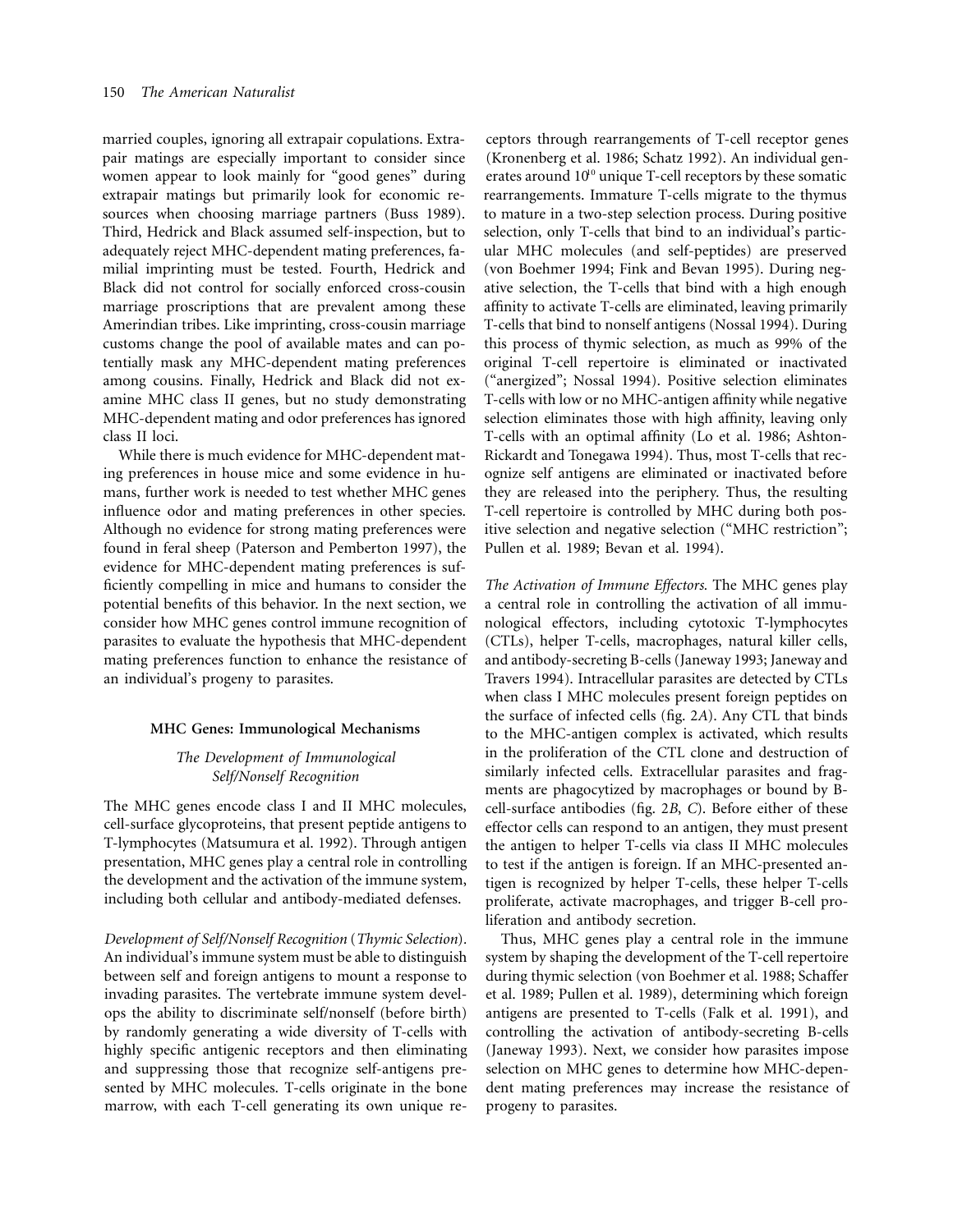

**Figure 2:** The MHC controls the activation of all specific immunological effectors. *A*, Infected cells use class I MHC molecules to present intracellular-derived peptides, both self and nonself, to cytotoxic T-cells. Each T-cell has its own unique receptor (TCR) that binds to MHCantigen complexes. T-cells can recognize foreign peptides because those that bind self-antigens are normally eliminated during thymic selection. If a cytotoxic T-cell recognizes an antigen presented by an infected cell, it proliferates, and its clones kill similarly infected cells. *B*, Macrophages phagocytize extracellular pathogens and parasites and use class II molecules to present exogenous antigens to helper Tcells. If an antigen is recognized by a helper T-cell, it activates the macrophage to secrete complement proteins that destroy microbes and attract other phagocytes to the site of infection. The activated helper T-cell proliferates and stimulates the proliferation of other activated lymphocytes, such as B-cells. *C*, B-cells express cell-surface antibodies that bind to extracellular antigens. Before responding to an antigen, peptide fragments of the endocytosed antigens are presented to helper T-cells via class II molecules. If a presented antigen is recognized by a helper T-cell, it activates the B-cell to proliferate, and its clones secrete antibodies that label the foreign antigen for complement and macrophages.

# **Parasites and MHC Polymorphisms**

MHC alleles differ in their resistance to parasites and susceptibility to autoimmune diseases (reviewed in Apanius et al. 1997), so why does natural selection not eliminate all but the most resistant allele? Several lines of evidence indicate that the antigen-binding site of MHC molecules is under balancing selection for long periods of evolutionary time (reviewed in Hughes and Hughes 1995; Apanius et al. 1997). Because the MHC plays such a pivotal role in the immune system, the diversity of MHC alleles is generally assumed to be maintained by parasites (Haldane 1949; Clarke 1976; Potts and Wakeland 1990; Hedrick 1994; Hughes and Hughes 1995; Parham and Ohta 1996). It often assumed that MHC diversity is maintained because it "provides broad immunological protection for the species as a whole" (Roy et al. 1989, p. 574) as "a strategy to keep parasites from spreading through the entire population" (Klein and O'Huigin 1994, p. 355). This argument implies that MHC polymorphisms are maintained because populations with high MHC diversity have a better chance of survival than populations with low diversity. Such group selection may be favoring MHC diversity (Apanius et al. 1997); however, the problem is that if directional selection and drift are eliminating MHC diversity within popula-

tions in the short term, then there will be no diversity for selection to act on among populations in the long term. Therefore, there must be some other explanation besides group selection for the maintenance of MHC diversity.

There are two nonmutually exclusive hypotheses for how parasites can maintain MHC diversity within host populations. Selection can maintain MHC polymorphisms if MHC heterozygotes are more resistant to parasites than homozygotes (heterozygote advantage; Hughes 1992; Takahata et al. 1992) or MHC alleles are under negative frequency-dependent selection from parasites (rare-allele advantage; Haldane 1949; Clarke 1976; Potts and Wakeland 1990; Slade and McCallum 1992). In the next section, we show that if MHC diversity is maintained by selection from parasites—through either heterozygote or rare-allele advantage—then MHC-disassortative mating preferences will also be favored by selection.

# **The Heterozygote Advantage Hypothesis**

If MHC heterozygotes are more resistant to parasites than homozygotes, then MHC-disassortative mating preferences will subsequently be favored as a mechanism to produce MHC-heterozygous offspring (table 2). MHC het-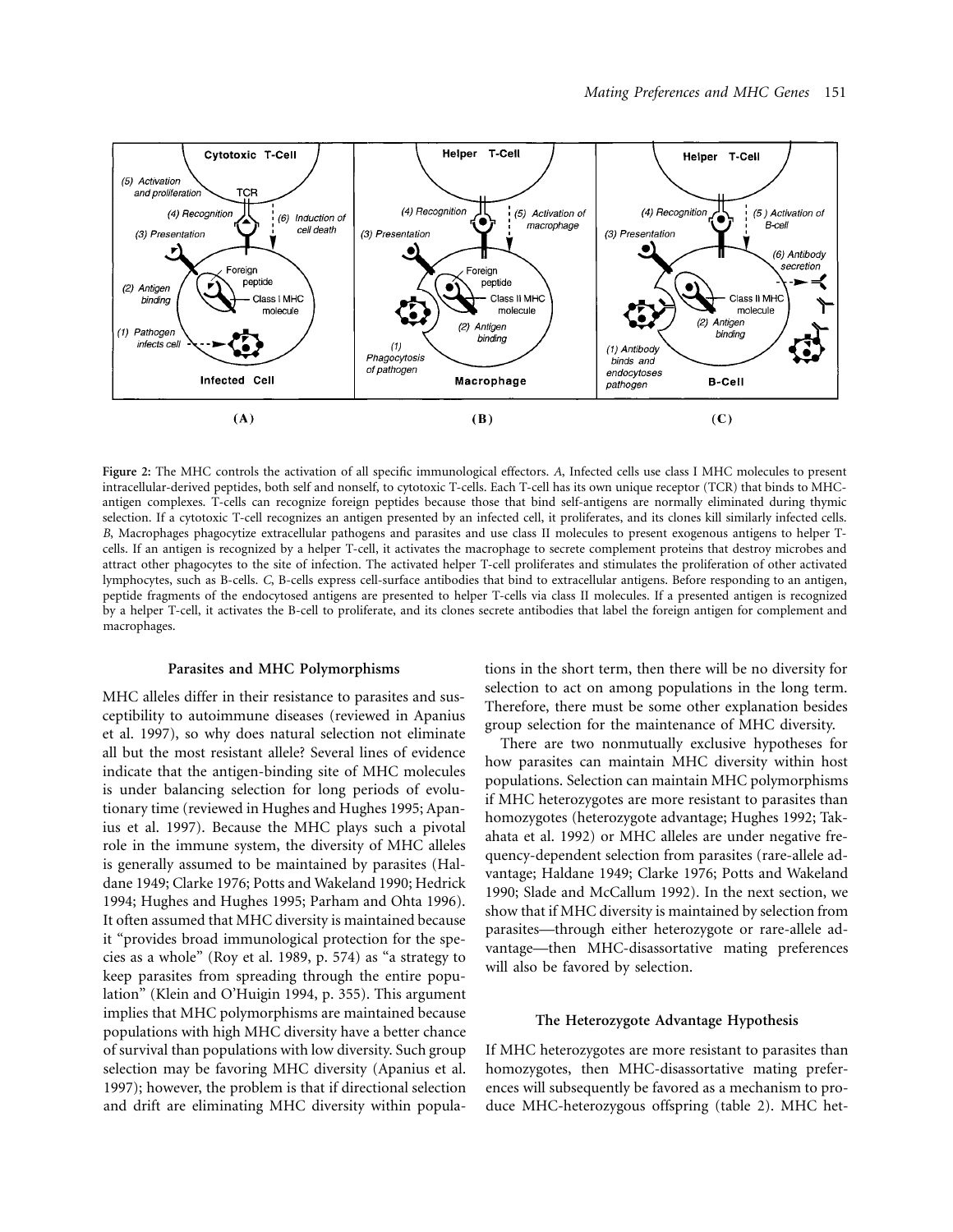# 152 *The American Naturalist*

| Proposed functions                           | Type of selection<br>maintaining<br>MHC diversity  | MHZ-heterozygotes<br>disease resistant | In species<br>at risk of<br>inbreeding | MHC used for kin<br>recognition | Familial<br>imprinting | <b>Fluctuating</b><br>MHC disease<br>associations |
|----------------------------------------------|----------------------------------------------------|----------------------------------------|----------------------------------------|---------------------------------|------------------------|---------------------------------------------------|
| Immunological<br>resistance:<br>Heterozygote |                                                    |                                        |                                        |                                 |                        |                                                   |
| advantage                                    | Overdominant and<br>sexual selection               | Yes                                    | No                                     | No                              | N <sub>0</sub>         | N <sub>0</sub>                                    |
| Red Oueen                                    | Frequency-<br>dependent<br>and sexual<br>selection | No                                     | N <sub>0</sub>                         | N <sub>0</sub>                  | Perhaps                | Yes                                               |
| Inbreeding                                   |                                                    |                                        |                                        |                                 |                        |                                                   |
| avoidance                                    | Sexual selection                                   | No                                     | Yes                                    | Yes                             | Yes                    | N <sub>o</sub>                                    |

**Table 2:** Predictions of the adaptive hypotheses for MHC-dependent mating preferences

Note: Because these are not mutually exclusive hypotheses, "yes" indicates a strong prediction, but "no" does not indicate a rejection of the hypothesis; for example, heterozygote advantage may be a component of inbreeding depression, but it is not a necessary prediction of the inbreeding avoidance hypothesis.

erozygotes present a wider diversity of antigens to the immune system than homozygotes (Doherty and Zinkernagel 1975); however, there is surprisingly little evidence from population surveys and experimental infections to support the heterozygote advantage hypothesis. A recent study on feral sheep found no MHC-heterozygote advantage against a nematode parasite (Paterson et al. 1998), and a large survey study on malaria in humans found that MHC heterozygotes had a disadvantage (Hill et al. 1991). Despite numerous experiments in the laboratory with mice and chickens, which used a wide range of infectious agents, MHC heterozygotes do not show any general resistance compared with homozygotes (reviewed in Apanius et al. 1997).

There are several reasons why the MHC-heterozygote advantage hypothesis has not been adequately tested. First, the protective effect of MHC heterozygosity may only occur when individuals are infected with multiple parasites (strains or species) as occur in the wild (Apanius et al. 1997). Hughes and Nei (1992) suggest that MHC heterozygotes are protected against multiple parasites because they recognize a wider array of antigens than homozygotes. However, if this argument were correct, then MHC heterozygotes should also be resistant to single parasites. A stronger reason to expect that MHC heterozygotes are protected against multiple infections is that MHC alleles conferring resistance to one parasite increase susceptibility to others (Apanius et al. 1997). Contrary to Hughes and Nei (1992), such trade-offs in resistance are common among MHC alleles (Apanius et al. 1997; table 3). Thus, if resistance to infection is generally dominant or semidominant to susceptibility, then MHC heterozygotes should have an advantage over homozygotes (fig. 3). A recent survey of humans in West Africa found that individuals heterozygous at a class II MHC locus are resistant to hepatitis B

(Thrusz et al. 1997). The authors attributed this effect to the polymorphism of the hepatitis virus; however, experimental tests are still needed to test the multiple infection hypothesis.

Second, MHC heterozygotes may be protected against rapidly evolving parasites, such as HIV, that evade the immune system by diverging into multiple strains within individual hosts. Since MHC heterozygotes can potentially recognize a given parasite in more ways than homozygotes, successful evasion of immune recognition may be more difficult. This hypothesis is supported by the observation that viral escape variants emerged more easily in MHC homozygous compared with heterozygous mice (Weidt et al. 1995).

Third, MHC-heterozygote advantage may have been overlooked if functional MHC homozygotes have been misclassified as heterozygotes. Most human MHC alleles belong to only a few supertypes based on similarities in their peptide-binding properties (Sidney et al. 1996). If MHC-heterozygote advantage only occurs when individuals are heterozygous for MHC functional supertypes, then classifying individuals as "heterozygotes" based on allelic differences may fail to detect a true heterozygote advantage. Some evidence suggests that the allelic distribution of MHC supertypes is more uniform than allelic differences indicating that selection is operating on supertypes. This suggests that some other form of selection is operating on MHC subtypes besides their ability to bind to foreign antigens. Thus, the discovery of MHC supertypes may have important implications for understanding how MHC genes influence odor and mating preferences (Penn and Potts 1998*a*).

Fourth, MHC-heterozygote advantage may be overlooked if the benefit of heterozygosity lies in reduced immunopathology rather then increased immune respon-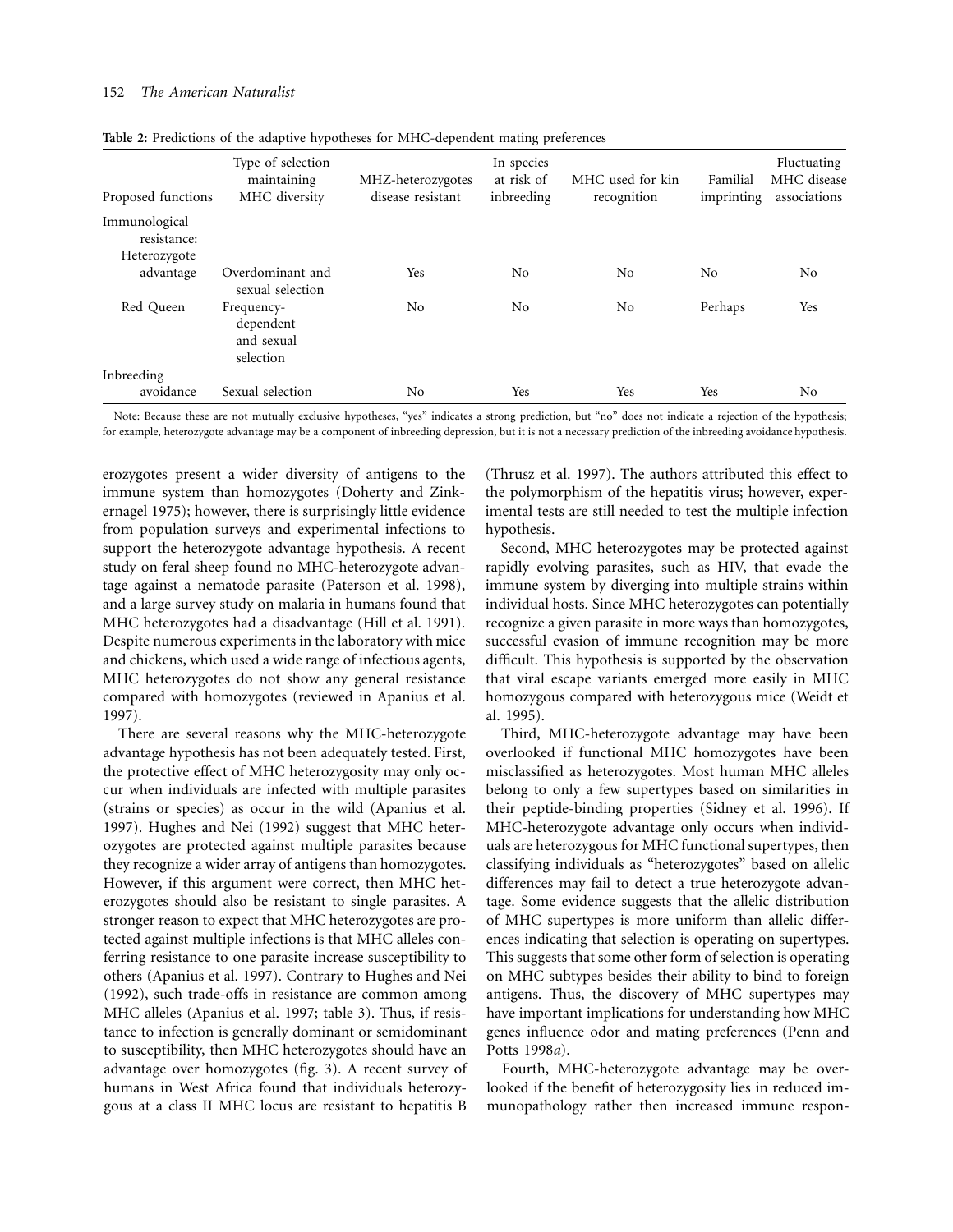|                     | Effect of host MHC on different infectious agents            |                                                  |  |  |  |
|---------------------|--------------------------------------------------------------|--------------------------------------------------|--|--|--|
| Mouse MHC haplotype | Resistant                                                    | Susceptible                                      |  |  |  |
| k                   | Taenia, Giardia                                              | Trichurus, MAIDS,<br>Theiler's virus             |  |  |  |
|                     | MAIDS, Theiler's virus,<br>Plasmodium, Giardia               | Taenia                                           |  |  |  |
| h                   | Theiler's virus, Ectromelia,<br>Taenia, Trichurus, Heterakis | Heterakis polygyrus,<br>Giardia, Plasmo-<br>dium |  |  |  |
|                     | H. polygyrus                                                 | Theiler's virus,<br><b>MAIDS</b>                 |  |  |  |

**Table 3:** MHC alleles show disease resistance trade-offs

Note: References in Apanius et al. 1997. MAIDS = Murine acquired immune deficiency syndrome.

siveness (Carter et al. 1992). Immune responses can be too strong as well as too weak; however, experimental studies have generally ignored immunopathology even though it is probably the most important cost of immunological defenses (Wakelin 1997; Gemmill and Read 1998; Penn and Potts 1998*d*). One problem with this "optimal immunity" hypothesis is that experimental evidence from mice indicates that MHC heterozygotes respond more aggressively to infection and consequently suffer more immunopathology than homozygotes (Doherty and Zinkernagel 1975).

Fifth, MHC-heterozygote advantage may be overlooked if the optimal number of MHC molecules expressed in an individual's immune system is less than complete heterozygosity. Individuals with more heterozygous MHC loci present more antigens to the immune system; however, they probably have smaller T-cell repertoires (because of thymic selection), that is, there is a pleiotropic trade-off between maximizing the number of different antigens presented by MHC and the number recognized by T-cells (fig. 4). The finding that tetraploid *Xenopus* frogs have silenced half of their MHC genes (Du Pasquier et al. 1989) suggests that there is a cost to having too many MHC genes expressed. This optimal MHC-heterozygosity hypothesis is consistent with evidence that MHC heterozygotes sometimes have an advantage but other times have no advantage or a disadvantage (Apanius et al. 1997). If there is an optimal level of MHC heterozygosity for combating infections, then females should prefer to mate with males having intermediate levels of MHC dissimilarity. Such a mating preference would not necessarily require a complicated olfactory recognition mechanism; degrees of MHC disparity might be detected by quantitative differences in odor (Singer et al. 1997).

If MHC heterozygosity per se offers no immunological benefits, then there is still a way that MHC-disassortative mating preferences may increase the resistance of an individual's progeny to parasites. This mechanism has not been previously described; therefore, we develop the hypothesis in the next section.

#### **The Red Queen Hypothesis**

Another way that parasites can maintain MHC diversity is through a frequency-dependent, coevolutionary arms race between hosts and parasites. If MHC alleles have different susceptibilities to a particular parasite, then the most resistant allele will be favored and spread through the population (Hill et al. 1991, 1992*a*, 1992*b*). However, a resistant MHC allele will not necessarily go to fixation because, when the resistant allele becomes common, this increases selection on parasites to evade recognition by this common allele. Any parasite that escapes recognition will spread and impose selection against the common host MHC allele. This coevolutionary arms race is suspected to create cycles of frequency-dependent selection that maintain MHC polymorphisms indefinitely (Clarke and Kirby 1966; Slade and McCallum 1992).

We suggest that, if MHC diversity is maintained by rapidly evolving parasites, then MHC-disassortative mating preferences will provide a moving target to parasites that evade immune recognition (the moving target or Red Queen hypothesis) (table 2). The most important parasites driving MHC diversity are suspected to be vertically transmitted (Klein and O'Huigin 1994). As parasites adapt to their host's MHC genotype, then MHC-disassortative mating preferences will enable hosts to render parasite adaptations obsolete in their progeny. The MHCdisassortative mating preferences may function to produce progeny that are MHC dissimilar from their parents rather than heterozygous per se. This hypothesis is a corollary of both the Red Queen hypothesis of sexual reproduction, which suggests that sex provides a moving target against rapidly evolving parasites (Hamilton et al. 1990; Ridley 1993; Ebert and Hamilton 1996), and the Hamilton-Zuk hypothesis, which suggests that mating preferences can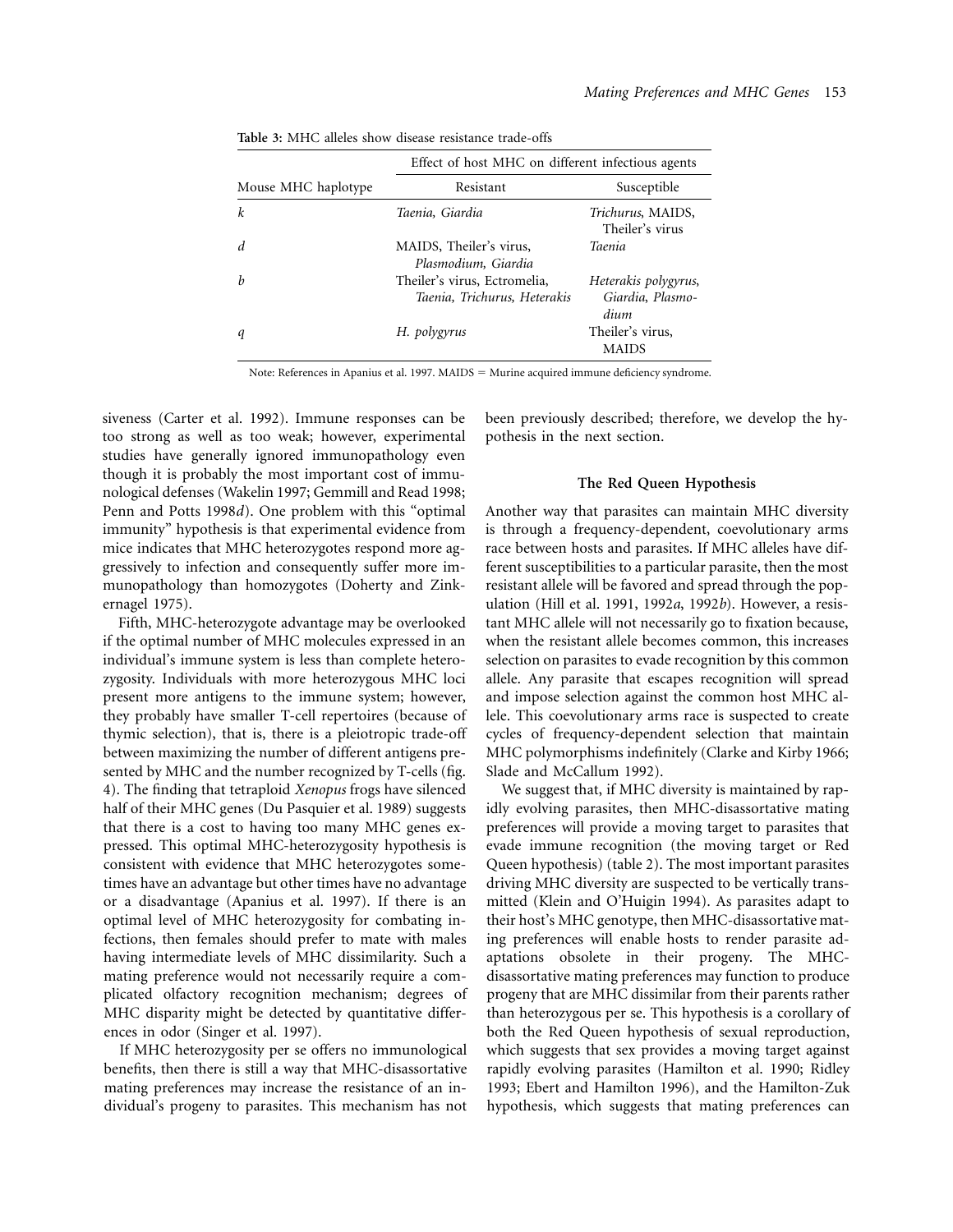

**Figure 3:** MHC heterozygosity may confer resistance to multiple infections, even if there is no advantage to any single pathogen or parasite species. *A*, If the *a* allele is resistant to parasite *x* and (*B*) the  $b$  allele is resistant to parasite  $y$ , then  $(C)$   $ab$  individuals will be resistant to both *x* and *y* parasites (if resistance is dominant to susceptibility). Since each MHC allele confers resistance to some but susceptibility to other parasites, MHC heterozygotes should have an advantage to multiple parasites (from Apanius et al. 1997).

further enhance the resistance of an individual's progeny to parasites (Hamilton and Zuk 1982). Next we show that there are two ways that MHC-dependent mating preferences can create a moving target against parasites by altering the antigens presented by MHC molecules and shifting the T-cell repertoire.

#### *Shifting MHC Presentation Holes*

The MHC-disassortative matings will produce progeny that can present a different set of antigens than their par-

ent's and should therefore recognize parasites that have evaded their parent's MHC presentation (fig. 5). MHC molecules bind to small peptides (nine to 20 amino acids in length) at only two to three critical amino-acid anchor positions; therefore, substitutions at these positions should enable parasites to evade presentation (Koup 1994; Potts and Slev 1995). For example, a strain of Epstein-Barr virus that infects people in New Guinea has an amino acid substitution that prevents presentation of peptides normally recognized by a class I allele (De Campos et al. 1993). This particular MHC allele is uncommon except in New Guinea, suggesting that the common allele has favored the viral escape variant.

# *Shifting T-Cell Recognition Holes*

Another way that parasites can evade MHC-dependent immunity is by escaping T-cell recognition. Since the MHC shapes an individual's T-cell repertoire during thymic selection (Schaffer et al. 1989; Vukusic et al. 1995), MHCdependent mating preferences will alter the T-cell repertoire of an individual's progeny and their ability to recognize foreign antigens. Parasites can evade T-cell recognition through several mechanisms: by single aminoacid substitutions in antigens recognized by T-cells (Pircher et al. 1990; Lewicki et al. 1995; Moskophidis and Zinkernagel 1995; Price et al. 1997), by punching a "hole" in their host's T-cell repertoire by inactivating antigenspecific T-cell clones ("anergy"; Bertoletti et al. 1994; Kle-



MHC molecules expressed

**Figure 4:** Increasing the number of MHC molecules expressed during ontogeny will initially increase immunological resistance by increasing both the diversity of antigens presented and increasing the number of T-cells preserved during thymic selection (Takahata 1995). However, at some point, increasing the number of MHC molecules expressed should cause a net loss of T-cells as negative thymic selection exceeds positive selection (Lawlor et al. 1990). This trade-off between increasing antigens presented and T-cell depletion is thought to maintain multiple MHC loci and prevent the further duplication of MHC loci. It also suggests that selection might favor individuals with an optimal number of loci and an optimal level of MHC heterozygosity (Nowak et al. 1992; De Boar and Perelson 1993; Percus et al. 1993).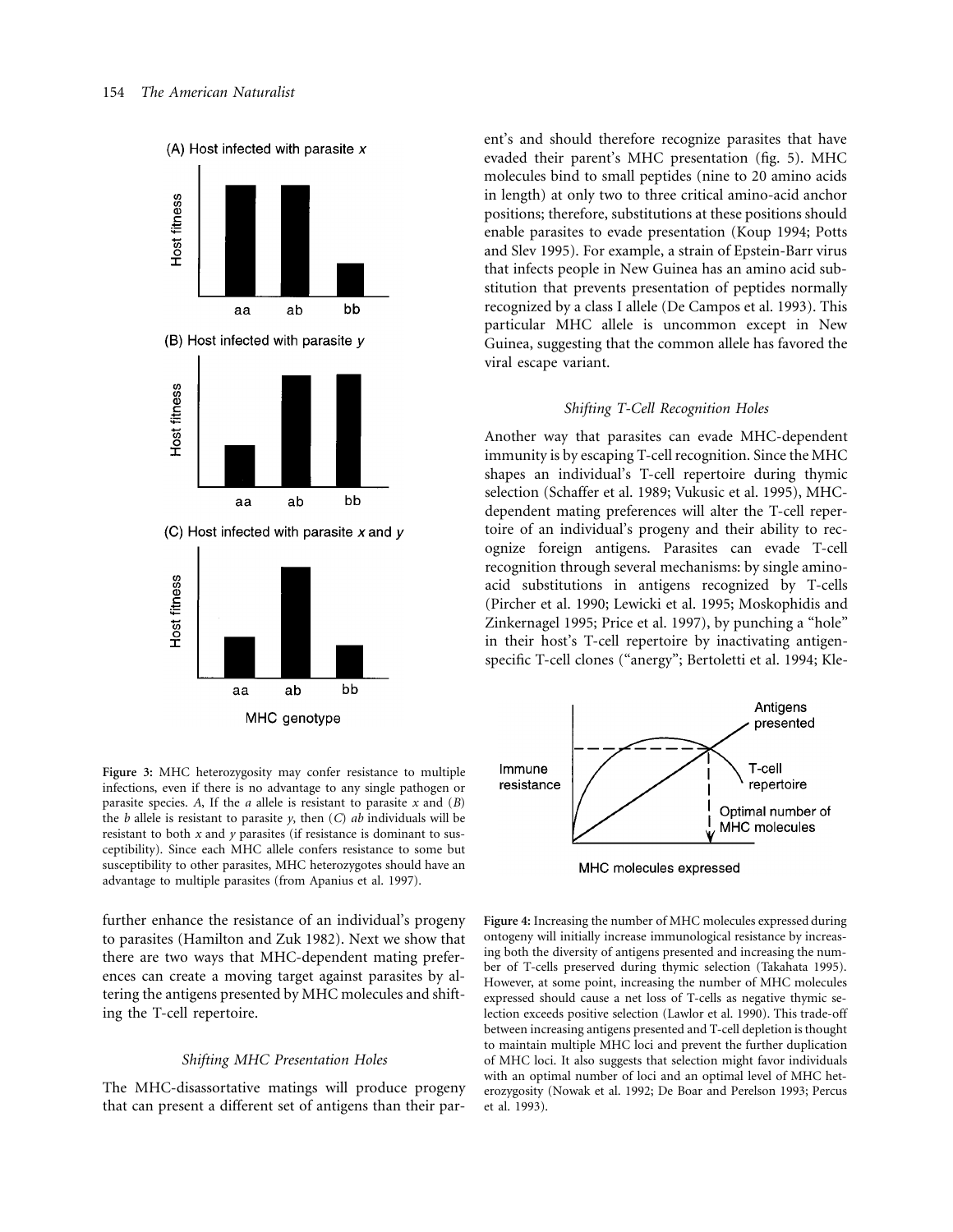

**Figure 5:** Shifting MHC-presentation holes. Individual hosts present only a small fraction of all of the possible peptides of the antigenic universe (represented by small dark spaces within the larger open circles). Among the peptides presented by any MHC allele, some are unrecognized by T-cells because of self-tolerance holes in the T-cell repertoire (represented by small open circles within the dark circles). We suggest that MHC-disassortative mating preferences will provide a moving target to rapidly evolving parasites that evade presentation by MHC molecules. Such parasite adaptations will be diminished in offspring with disparate MHC genotypes from their parent's because novel MHC molecules allow offspring to recognize parasites in new ways.

nerman et al. 1994), and by resembling host antigens (molecular mimicry) parasites take advantage of the holes in their host's T-cell repertoire (Hall 1994). Molecular mimicry creates a particularly important challenge to the immune system if cross-reactivity triggers autoimmunity (Baum et al. 1996; Benoist and Mathis 1998)—the disease most commonly associated with the MHC in humans (Tiwari and Terasaki 1985). Common MHC alleles will tend to accumulate an autoimmune load as a result of molecular mimicry, and this autoimmune load may create negative frequency-dependent selection on MHC genes (Apanius et al. 1997). Thus, MHC-disassortative mating preferences will alter the T-cell repertoire of an individual's progeny, potentially enhancing their resistance to parasites and decreasing their risk of autoimmunity (fig. 6).

The moving target hypothesis assumes that parasites are able to adapt to their host's MHC genotypes and that MHC-disassortative mating preferences will alter the immune system of an individual's progeny. These assumptions could be tested using a serial passage experiment (Ebert 1998). The hypothesis predicts that MHC-disassortative mating preferences will slow the rate at which

parasites adapt to host MHC genotypes. This prediction could be tested by comparing the virulence of these passaged viruses to viruses passaged through mice in which different MHC-congenic strains of mice are infected at each passage, thereby altering MHC but holding background genes constant. If MHC-disassortative mating provides a moving target, then altering MHC at each generation should retard the rate of viral adaptation to a host's MHC.

Thus, parasite-mediated selection on MHC genes, both heterozygote advantage and frequency-dependent selection, would favor the evolution of MHC-dependent mating preferences. If parasites maintain the diversity of MHC genes, through either heterozygote or rare-allele advantage, then MHC-disassortative mating preferences can function to create heterozygous progeny or to provide a moving target against rapidly evolving parasites.



of an individual's progeny reducing diseases caused by molecular mimicy

**Figure 6:** Shifting T-cell holes. Immunological self-tolerance requires that individuals delete 99% of their T-cells, effectively creating "holes" in their T-cell repertoire. *1*, Parasites that resemble host antigens can escape into these T-cell holes (molecular mimicry). *2*, Infections by molecular mimics trigger autoimmunity as a result of cross-reactivity. *3*, Hosts could recognize molecular mimics without incurring autoimmunity if they generated a new T-cell repertoire, but this is impossible without undergoing thymic selection with a dissimilar MHC allele or self-antigens. *4*, Hosts can generate a dissimilar Tcell repertoire in their progeny through MHC-disassortative mating preferences in two ways: by positively selecting a new T-cell repertoire and by acquiring new self-antigens (outbreeding) to present to Tcells during thymic selection.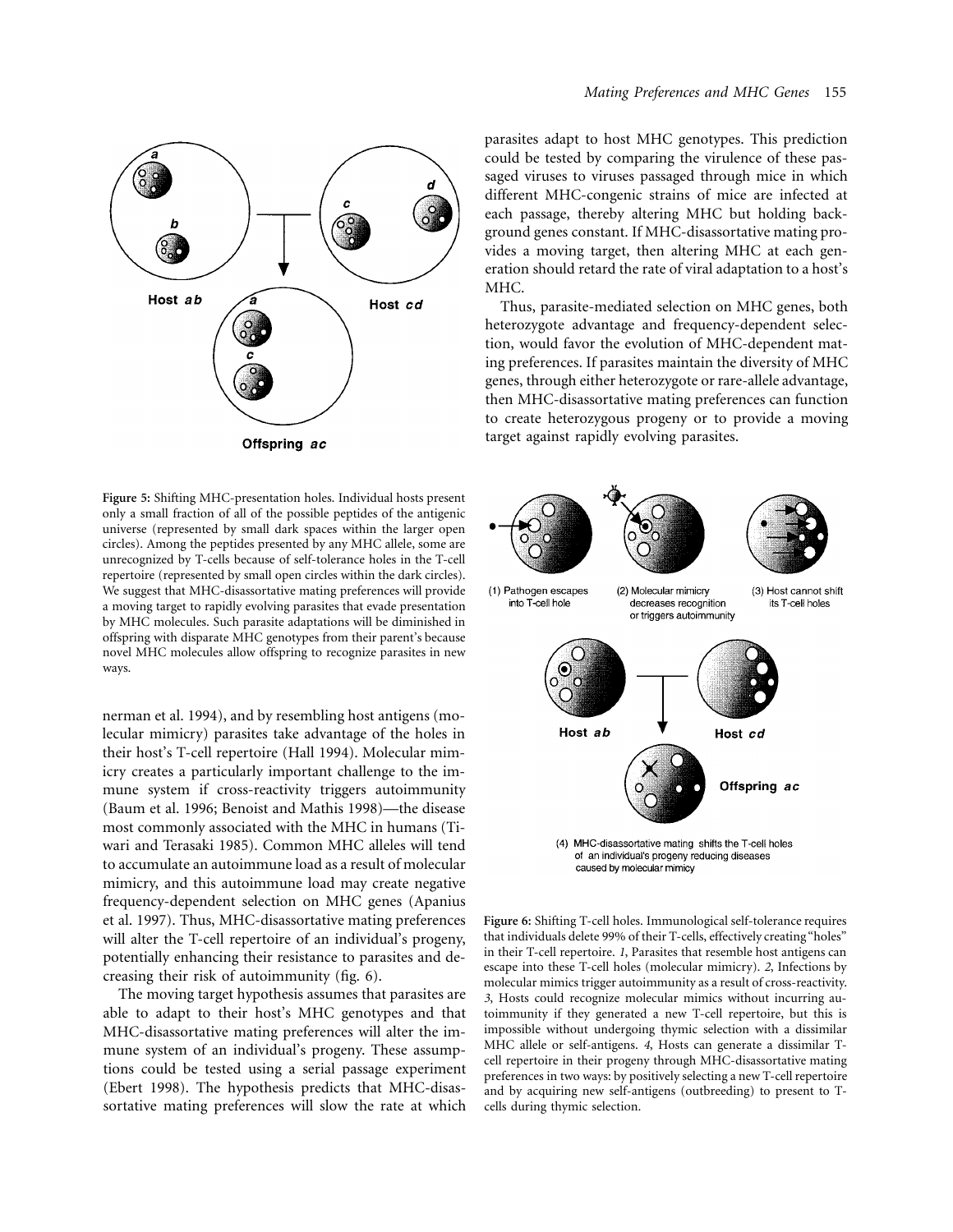# **Why Are Other Immunological Genes Not as Polymorphic as the MHC?**

If parasites maintain MHC diversity, then why are other genes that influence disease resistance not as polymorphic as the MHC? The MHC is widely cited as an example of genetic diversity driven by parasites, yet the largest survey on MHC and disease resistance found evidence for directional selection (Hill et al. 1991), which reduces genetic diversity. There are several possible reasons for this inconsistency. First, disease resistance genes are generally polymorphic, but the variation is hidden and will require molecular techniques to uncover. This explanation seems unlikely because most major immune system genes, such as T-cell receptor and immunoglobulin genes, are not particularly polymorphic (Kurth et al. 1993). Second, MHC genes are unusually polymorphic because their role in the immune system is qualitatively different from other genes. If this is so, then why are transporters associated with antigen processing (TAP) genes, which have similar functions to the MHC, relatively monomorphic (Pearce et al. 1993)? The TAP genes are located within the MHC region, and like MHC molecules, they control antigen presentation (Powis et al. 1996)—therefore, parasite evasion should provide a similar selective force on TAP and MHC genes. Last, MHC genes are polymorphic because they also influence odor and disassortative mating preferences. If MHC diversity is driven primarily by sexual selection, then what is the function of MHC-dependent mating preferences?

# **The Inbreeding Avoidance Hypothesis**

Because MHC genes are highly polymorphic, individuals sharing MHC alleles are likely to be related. Therefore, MHC-dependent mating preferences may function to avoid kin matings and deleterious consequences of inbreeding (table 2; Brown 1983; Uyenoyama 1988; Potts and Wakeland 1993). Inbreeding is deleterious because it increases overall genetic homozygosity, which increases the expression of recessive deleterious mutations and destroys any heterozygote advantages (Allendorf and Leary 1986; Charlesworth and Charlesworth 1987; Thornhill 1993).

The inbreeding avoidance hypothesis predicts that MHC-dependent mating preferences will be favored among species at risk of inbreeding. House mice live in stable social groups, and genetic differentiation has been found in several populations, which indicates that dispersal is low enough to create a potential inbreeding risk (Selander 1970; Lidicker and Patton 1987; Dallas et al. 1995). Inbreeding is detrimental for house mice in laboratory conditions (Lynch 1977; Connor and Bellucci 1979) and is probably worse under the stressful conditions of the wild (Pusey and Wolf 1996). The hypothesis that inbreeding is selected against in wild populations is supported by evidence that mice have inbreeding avoidance mechanisms (Hayashi and Kimura 1983; Winn and Vestal 1986; Krackow and Matuschak 1991). Humans also have incest avoidance mechanisms (Wolf 1995) to reduce the negative fitness consequences of inbreeding (Morton 1961, 1978; Bittles and Neel 1994). More species must be tested for MHC-dependent mating preferences to determine if this behavior is more likely to occur in species at risk of inbreeding.

The MHC-dependent mating preferences may function to increase the resistance of an individual's progeny to parasites and to avoid inbreeding, but which is potentially more important? To address this question, Potts and his colleagues (1994) measured several fitness components of mice living in seminatural enclosures. They found no detectable fitness decline associated with MHC homozygosity, yet there was a demonstrable fitness decline associated with inbreeding. This study suggests that inbreeding avoidance is a more substantial benefit to mating preferences than simply producing MHC-homozygous offspring. This study may not have been a stringent test of the MHCheterozygote advantage hypothesis, however, since the parasite loads in these seminatural enclosures were probably not as high or as diverse as in wild populations. The problem is that increasing parasite loads is expected to reveal an MHC-heterozygote advantage and increase the fitness costs of inbreeding (Allendorf and Leary 1986; O'Brien and Evermann 1988).

The hypothesis that MHC genes play a role in inbreeding avoidance is consistent with several lines of evidence that MHC genes play a role in kin recognition for purposes other than mate choice (reviewed in Brown and Eklund 1994). First, female house mice often rear their young cooperatively in communal nests, and they prefer to nest with sisters or MHC-similar individuals (Manning et al. 1992*b*). This suggests that mice use MHC similarity to recognize sisters for cooperatively rearing offspring. Second, female mice preferentially retrieve pups with the same MHC as their own offspring, and pups are attracted to adult females and other pups with MHC-similar odors (Yamazaki et al. 1996). Finally, juvenile Arctic charr (*Salvelinus alpinus*) grow faster when reared with their siblings, and these fish can discriminate the odors of their siblings from other individuals even when they have been reared separately since fertilization. Recent work indicates that Arctic charr can discriminate the odors of MHC-similar and dissimilar siblings, and they prefer the odor of MHCsimilar siblings (Olsén et al. 1998). Taken together, these studies imply that MHC genes are used to discriminate kin from nonkin for nepotistic reasons as well as for avoiding inbreeding.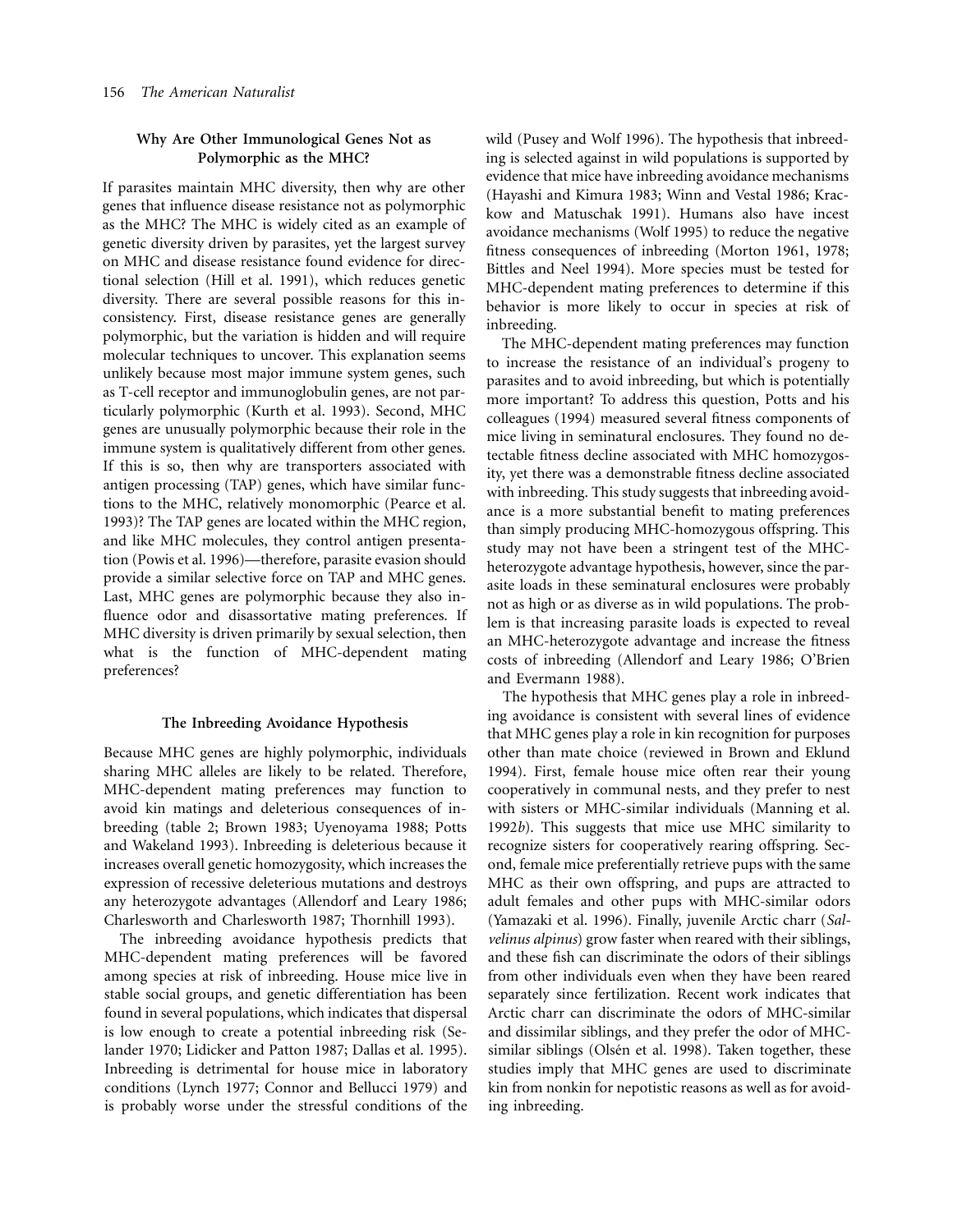House mice recognize their kin by learning individuals with which they are reared, but they are also able to discriminate kin from nonkin among unfamiliar individuals (Winn and Vestal 1986; König 1994). Such genetic kin recognition requires that individuals have a referent, either themselves (self-inspection) or close kin (familial imprinting), with which to compare individuals (Lacy and Sherman 1983). The MHC-dependent mating preferences are often cited as an example of self-inspection (which is empirically indistinguishable from so-called recognition alleles, or green beard genes; Getz 1981). Although selfinspection has not been completely ruled out, much evidence indicates that mice use familial imprinting (Beauchamp et al. 1988; Yamazaki et al. 1988; Eklund 1997*a*; Penn and Potts 1998*c*). It is unclear why mice use familial imprinting, but this may allow individuals to avoid mating with close kin carrying dissimilar as well as similar MHC haplotypes (Penn and Potts 1998*c*; fig. 7). Another possibility is that familial imprinting may allow individuals to confer resistance to their progeny against parasites that have adapted to their close kin (i.e., the moving target hypothesis; Tooby 1982).

The only other genes known to have comparable polymorphisms to the MHC are the self-incompatibility (SI) alleles that have evolved in some flowering plants to avoid inbreeding (Haring et al. 1990; Hiscock et al. 1996; Richman and Kohn 1996). When a pollen grain attempts to fertilize a female's ovules, females selectively inhibit fertilization or abort the young of pollen carrying similar SI alleles. Self-incompatibility is controlled by two different mechanisms: compatibility requires matching between the genotype of the female and the haploid genotype of the male's pollen (gametophytic incompatibility) or, in other species, matching between the genotype of the female and the diploid genotype of pollen's parent (sporophytic incompatibility; Matton et al. 1994). The MHC and SI genes share many similarities, such as a high number of alleles, high sequence divergence among alleles, and ancient allelic lineages (Potts and Wakeland 1993). Thus, the inbreeding avoidance hypothesis is consistent with comparative evidence that plants use highly polymorphic loci to reduce inbreeding.

If MHC-dependent mating preferences function to avoid inbreeding, then how can we explain the origins of MHC diversity? MHC loci provide useful kin-recognition markers only if they are polymorphic. One possibility is that parasites provided the initial selective pressure that diversified MHC genes that were then coopted for recognizing kin (Potts and Wakland 1993). Similarly, selfincompatibility systems in plants are suspected to have been modified from pathogen defenses (Dickinson 1994). Another possibility is that MHC diversity originated as a genetic incompatibility system and was then coopted for



**Figure 7:** The MHC genotypes of closely related mice can illustrate the potential benefits of familial imprinting as a mechanism to reduce the risk of inbreeding. Individuals in the wild are usually heterozygous for the MHC because MHC genes are so polymorphic. This means that self-inspection alone will be an ineffective mechanism for reducing inbreeding. For example, if individual *ac* uses selfinspection, she will risk mating with one-fourth of her siblings (*bd*) and one-half of her half siblings (*de*, *df*; Potts and Wakeland 1993). In contrast, individuals using familial imprinting can avoid mating with MHC-similar and dissimilar kin. For example, if individual *ac* uses familial imprinting, she can effectively avoid mating with all full siblings (*bc, ad, bd*), all half siblings (*ce, cf, de, df*), and half of all cousins. And since house mice are often reared in communal nests containing aunts (Wilkinson and Baker 1988), familial imprinting may enable mice to avoid matings with most of their first cousins.

immune recognition. Lewis Thomas (1975) suggested that MHC loci and vertebrate immunological self/nonself recognition evolved from invertebrate kin-recognition systems. Histocompatibility loci are used by a wide diversity of colonial marine invertebrates to control fusion of colonies (allorecognition). In the colonial tunicate *Botryllus,* kin recognition and fertilization of gametes is controlled by a highly polymorphic histocompatibility locus (reviewed in Brown and Eklund 1994). However, it is unclear if the histocompatibility loci of *Botryllus* or other marine invertebrates are homologous to MHC genes.

# **Abortional Selection: Cryptic Female Choice?**

The MHC genes may also play a role in postcopulatory mate choice in which females selectively abort the sperm or offspring of certain males (cryptic mate choice; Eberhard and Cordero 1995), such as when they are genetically incompatible (Jennions 1997; Birkhead 1998). Many studies on humans and rodents indicate that females tend to "spontaneously" abort MHC-similar pregnancies (reviewed in Ober 1992; Apanius et al. 1997; Rülicke et al. 1998). Moreover, in vitro fertilizations are more likely to fail when couples share MHC alleles (Ho et al. 1994). These findings are paradoxical from a mechanistic perspective because similarity between maternal and fetal antigens should decrease rather than increase the risk of fetal rejection (Medawar 1953). Since MHC sharing appears to play a role in infertility problems, physicians have been using immunotherapy to treat recurrent spontaneous abortion (although its efficacy is questionable; Apanius et al. 1997).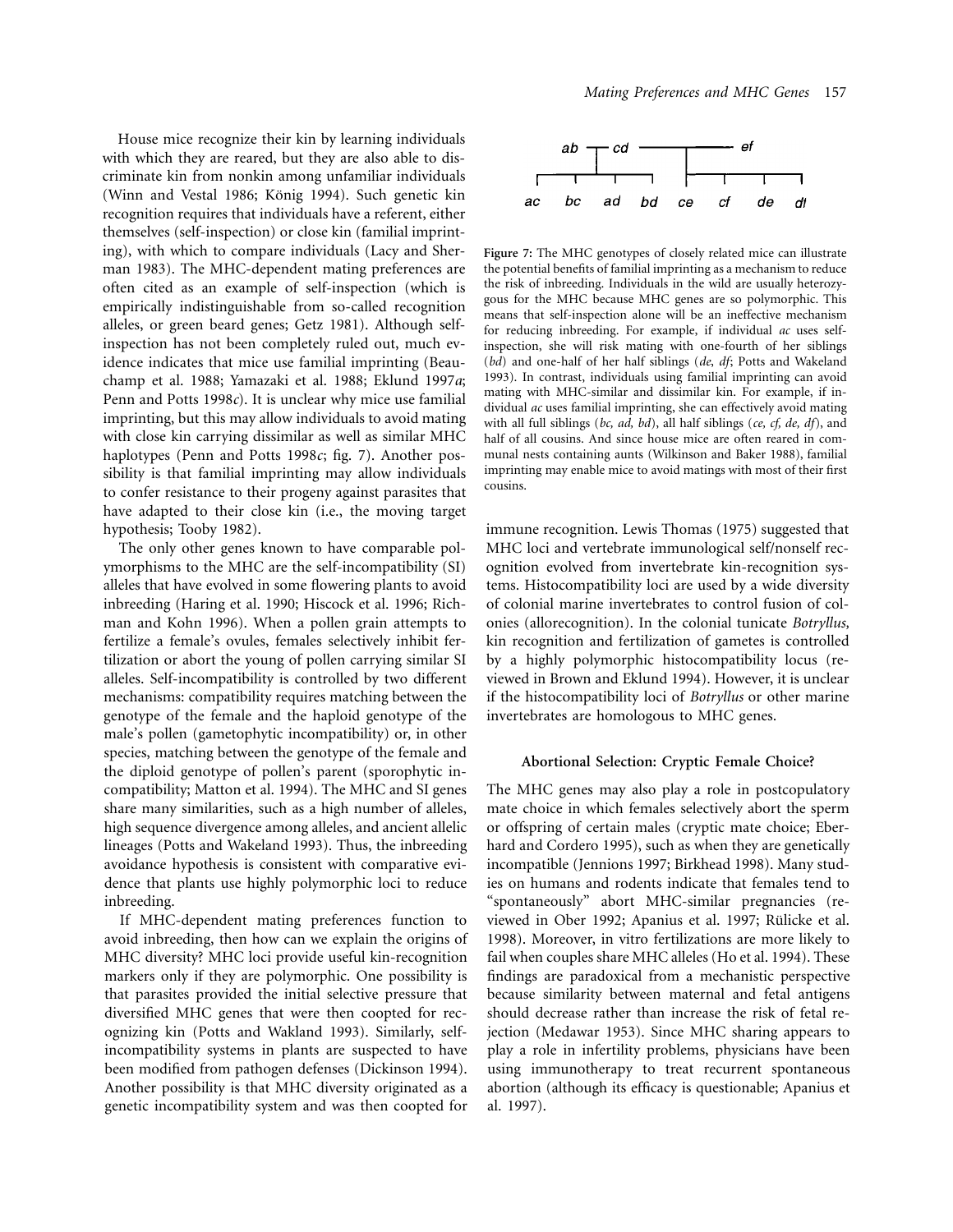Why would females abort MHC-similar sperm or fetuses? The MHC-mediated abortion may be a "back-up" postcopulatory mate-choice mechanism to reduce inbreeding or to produce MHC-heterozygous offspring (Wedekind 1994). Alternatively, abortional selection may not be due to classical MHC genes but rather to defective genes at closely linked loci that control development (inbreeding depression; Jin et al. 1995; but see Apanius et al. 1997). If the abortions are due to lethal genes, then this would provide an advantage to MHC-dependent mating preferences to reduce such deleterious effects from inbreeding.

The MHC-dependent abortional selection is generally assumed to be controlled by interactions between maternal and fetal (or sperm) antigens; however, abortion may be triggered by odor cues, that is, women have more difficulty maintaining pregnancy when they are exposed to the odor of their MHC-similar mates. There is evidence that the MHC plays a role in odor-mediated pregnancy block (Bruce effect): female mice are more likely to block pregnancy if the stud male and the introduced male are MHC dissimilar than when they are genetically identical (Yamazaki et al. 1986). However, no one has tested whether MHC-similar males are more likely to trigger pregnancy block than males who are MHC dissimilar to females. An odor-triggered mechanism predicts that in vitro fertilizations will be unaffected by the male donor's MHC among artificially fertilized women when they are single. Moreover, it suggests that aroma therapy will be more effective at treating pregnancy block than immunotherapy.

Not all studies indicate that MHC sharing between couples results in abortional selection, and the variation among studies remains the central problem (reviewed in Ober 1992). Initial experiments with rodents indicated that MHC-similar pregnancies were at risk of being aborted, but later studies failed to find such an effect. One possible reason for the disparate results is that MHC-dependent abortional mechanisms may depend on a female's infectious status. Wedekind and his colleagues (1996) observed that the proportion of MHC-heterozygous progeny produced by female mice increased during an epidemic in the colony. A subsequent experiment found that virally infected females produced more MHC-heterozygous embryos than noninfected controls (Rülicke et al. 1998). However, the excess MHC heterozygotes were not significantly greater than Mendelian expectations. The results were significant only because the sham-infected controls for some unexplained reason produced fewer than expected MHC heterozygotes (the increased heterozygosity of the progeny from infected mice was not significant compared with random expectations; C. Wedekind, personal communication). Still, these data are intriguing because they suggest that the inconsistent results among abortional studies may be due to variation in the infection status of females.

#### **Conclusions**

The extreme diversity of MHC genes is generally thought to be driven by parasite-mediated selection, but mating preferences may also play a role in some species (fig. 8). We have shown that there is much evidence for MHCdependent mating preferences in house mice and mixed evidence in humans (table 1). Feral sheep do not appear to have strong MHC-dependent mating preferences (Paterson and Pemberton 1997), yet weak selection from mating preferences may still play a role in maintaining MHC diversity. Edwards and Hedrick (1998) complain about the "inconsistent results" of studies on MHC-dependent mating preferences and, therefore, favor the hypothesis that parasites alone drive MHC diversity. However, they fail to point out that studies on parasite-mediated selection on MHC diversity also give inconsistent results (Apanius et al. 1997).

The MHC-dependent mating preferences may not be a general pattern for vertebrates (just as self-incompatibility is not universal among angiosperms), but to account for any variation among taxa, we must determine the adaptive significance of this mating behavior. The MHC-dependent mating preferences may enhance the immunity of an individual's progeny, depending on how parasites impose selection on MHC alleles. We have shown that, if parasites drive MHC diversity, through either heterozygote or rare-



**Figure 8:** The potential selective factors that favor MHC-dependent mating preferences and MHC polymorphisms.  $A =$  selection from parasites can maintain MHC diversity through heterozygote and rareallele advantage.  $B =$  if parasites drive MHC diversity, through either mechanism, then MHC-disassortative mating preferences will also be selectively favored.  $C = \text{MHC-diss}$  and mating preferences will further drive MHC diversity.  $D =$  inbreeding can have severe consequences, and MHC-disassortative mating preferences will reduce inbreeding.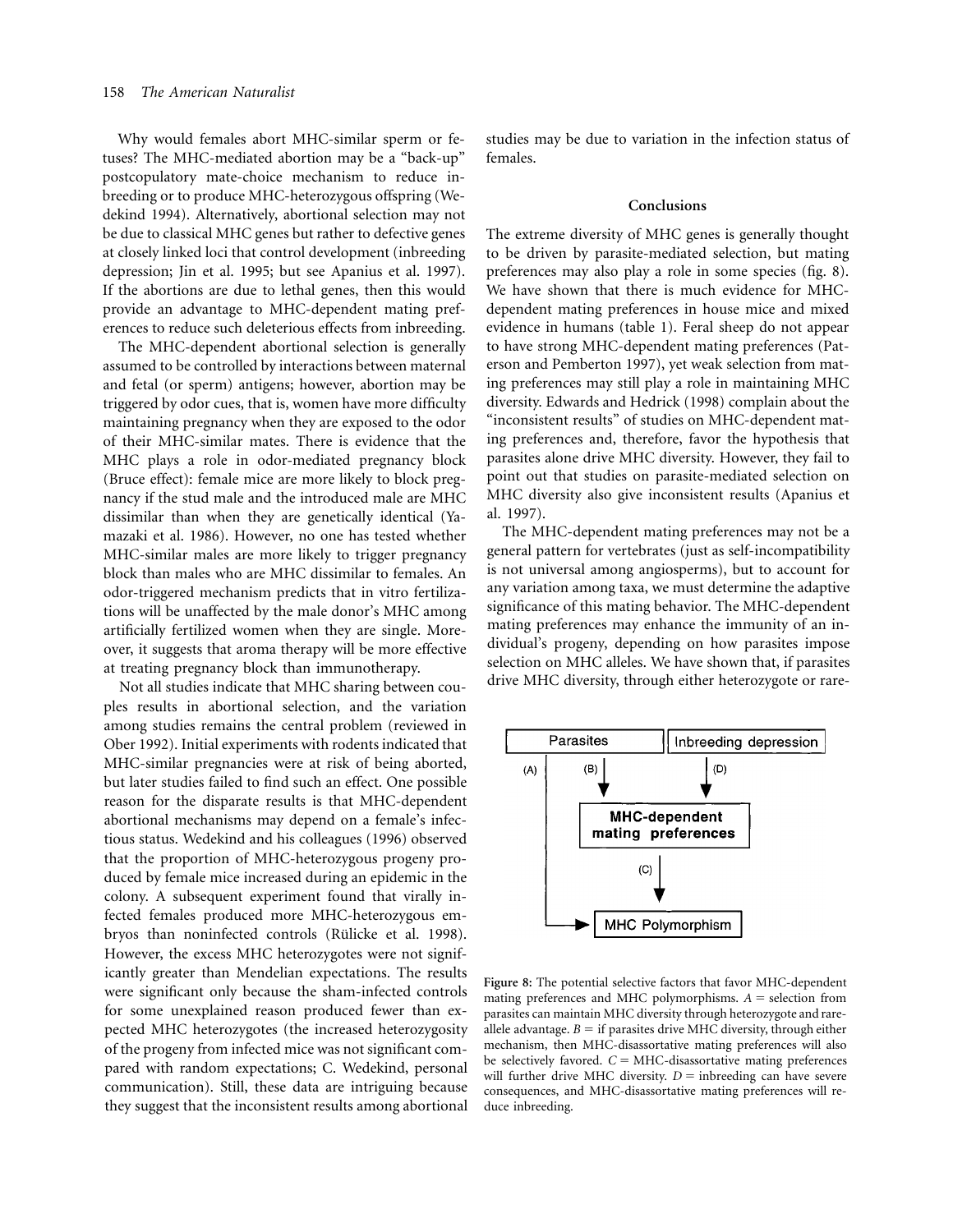allele advantage, then selection will also favor MHCdependent mating preferences. The MHC-dependent mating preferences may also function to avoid inbreeding, especially among species at risk of inbreeding. In either case, MHC-dependent mating preferences would represent an example of "good genes" sexual selection.

#### **Acknowledgments**

We thank our colleagues S. Alberts, V. Apanius, K. Baldwin, L. Caroll, D. Clayton, N. Hillgarth, S. Meagher, C. Restrepo, and J. Seger, who offered their comments on earlier versions of this article. This work was supported by grants from the National Institutes of Health (GM 39578) and the National Science Foundation (IBN 9222177).

# **Literature Cited**

- Alberts, S. C., and C. Ober. 1993. Genetic variability in the major histocompatibility complex: a review of nonpathogen-meditated selective mechanisms. Yearbook of Physical Anthropology 36:71–89.
- Allendorf, F., and R. F. Leary. 1986. Heterozygosity and fitness in natural populations of animals. Pages 57–76 *in* M. E. Soulé, ed. Conservation biology. Sinauer, Sunderland, Mass.
- Apanius, V., D. Penn, P. Slev, L. R. Ruff, and W. K. Potts. 1997. The nature of selection on the major histocompatibility complex. Critical Reviews in Immunology 17: 179–224.
- Ashton-Rickardt, P. G., and S. Tonegawa. 1994. A differential-avidity model for T-cell selection. Immunology Today 15:362–366.
- Baum, H., H. Davies, and M. Peakman. 1996. Molecular mimicry in the MHC: hidden clues to autoimmunity? Immunology Today 17:64–70.
- Beauchamp, G. K., K. Yamazaki, J. Bard, and E. A. Boyse. 1988. Preweaning experience in the control of mating preferences by genes in the major histocompatibility complex of the mouse. Behavior Genetics 18:537–547.
- Benoist, C., and D. Mathis. 1998. The pathogen connection. Nature (London) 394:227–228.
- Bertoletti, A., A. Sette, F. V. Chisari, A. Penna, M. Levrero, M. DeCarli, F. Fiaccadori, and C. Ferrari. 1994. Natural variants of cytotoxic epitopes are T-cell receptor antagonists for antiviral cytotoxic T-cells. Nature (London) 369:407–410.
- Bevan, M. J., K. A. Hogquist, and S. C. Jameson. 1994. Selecting the T-cell repertoire. Science (Washington, D.C.) 264:796–797.
- Birkhead, T. R. 1998. Cryptic female choice: criteria for establishing female sperm choice. Evolution 52: 1212–1218.
- Bittles, A. H., and J. V. Neel. 1994. The costs of human inbreeding and their implications for variations at the DNA level. Nature Genetics 8:117–121.
- Brown, J. L. 1983. Some paradoxical goals of cells and organisms: the role of the MHC. Pages 111–124 *in* D. W. Pfaff, ed. Ethical questions in brain and behavior. Springer, New York.
- Brown, J. L., and A. Eklund. 1994. Kin recognition and the major histocompatibility complex: an intregrative review. American Naturalist 143:435–461.
- Brown, R. E., P. B. Singh, and B. Roser. 1987. The major histocompatibility complex and the chemosensory recognition of individuality in rats. Physiology and Behavior 40:65–73.
- Buss, D. M. 1989. Sex differences in human mating preferences: evolutionary hypotheses tested in 37 cultures. Behavioral and Brain Sciences 12:1–49.
- Carter, R., L. Schofield, and K. Mendis. 1992. HLA effects in malaria: increased parasite-killing immunity or reduced immunopathology. Parasitology Today 8:41– 42.
- Charlesworth, D., and B. Charlesworth. 1987. Inbreeding depression and its evolutionary consequences. Annual Review of Ecology and Systematics 18:237–268.
- Clarke, B. 1976. The ecological genetics of host-parasite relationship. Pages 87–103 *in* A. Taylor and R. Muller, eds. Genetic aspects of host-parasite relationships. Blackwell, Oxford.
- Clarke, B., and D. R. S. Kirby. 1966. Maintenance of histocompatibility polymorphisms. Nature (London) 211: 999–1000.
- Cohen, J. 1988. Statistical power analysis for the behavioral sciences. 2d ed. Erlbaum, Hillsdale, N. J.
- Connor, J. L., and M. J. Bellucci. 1979. Natural selection resisting inbreeding depression in captive wild house mice (*Mus musculus*). Evolution 33:929–940.
- Dallas, J. F., B. Dod, P. Boursot, E. Proger, and F. Bonhomme. 1995. Population subdivision and gene flow in Danish house mice. Molecular Ecology 4:311–320.
- De Boar, R., and A. S. Perelson. 1993. How diverse should the immune system be? Proceedings of the Royal Society of London B, Biological Sciences 252:171–175.
- De Campos, P. O., R. Gavioli, Q. J. Zhang, E. L. Wallace, R. Dolcetti, M. Rowe, B. A. Rickinson, and G. M. Masucci. 1993. HLA-A11 epitope loss isolates of Epstein-Barr virus from a highly  $A11+$  population. Science (Washington, D.C.) 260:98–100.
- Dewsbury, D. 1988 Copulatory behavior as courtship communication. Ethology 79:218–234.
- Dickinson, H. 1994. Simply a social disease? Nature (London) 367:517–518.
- Doherty, P. C., and R. M. Zinkernagel. 1975. Enhanced immunological surveillance in mice heterozygous at the H-2 gene complex. Nature (London) 256:50–52.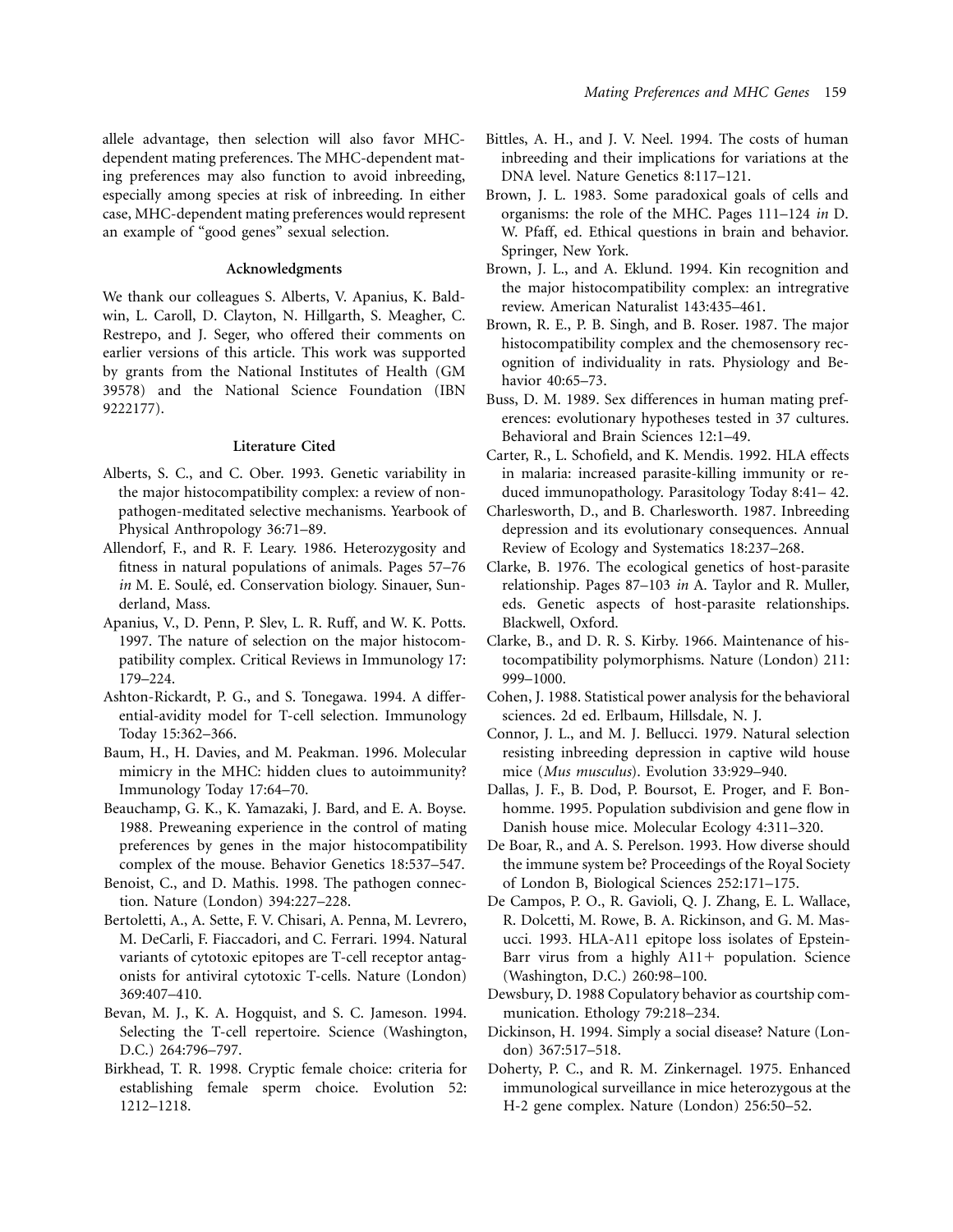- D'Udine, B., and E. Alleva. 1983. Early experience and sexual preferences in rodents. Pages 311–327 *in* P. Bateson, eds. Mate choice. Cambridge University Press, Cambridge.
- Duncan, W. R., E. K. Wakeland, and J. Kleing. 1979. Heterozygosity of H-2 loci in wild mice. Nature (London) 281:603–605.
- Du Pasquier, L., J. Schwager, and M. F. Flajnik. 1989. The immune system of *Xenopus*. Annual Review of Immunology 7:251–275.
- Eberhard, W. G., and C. Cordero. 1995. Sexual selection by cryptic female choice on male seminal products: a new bridge between sexual selection and reproductive physiology. Trends in Ecology & Evolution 10:493–495.
- Ebert, D. 1998. Experimental evolution of parasites. Science (Washington, D.C.) 282:1432–1435.
- Ebert, D., and W. D. Hamilton. 1996. Sex against virulence: the coevolution of parasitic diseases. Trends in Ecology & Evolution 11:79–82.
- Edwards, S. V., and P. W. Hedrick. 1998. Evolution and ecology of MHC molecules: from genomics to sexual selection. Trends in Ecology & Evolution 13:305–311.
- Egid, K., and J. L. Brown. 1989. The major histocompatibility complex and female mating preferences in mice. Animal Behaviour 38:548–549.
- Eklund, A. 1997*a*. The effect of early experience on MHCbased mate preferences in two B10.W strains of mice (*Mus domesticus*). Behavior Genetics 27:223–229.
	- ———. 1997*b*. The major histocompatibility complex and mating preferences in wild house mice (*Mus domesticus*). Behavioral Ecology 8:630–634.
- Eklund, A., K. Egid, and J. L. Brown. 1991. The major histocompatibility complex and mating preferences of male mice. Animal Behaviour 42:693–694.
- Falk, K., O. Rötzschke, S. Stevenovic, G. Jung, and H. Rammensee. 1991. Allele-specific motifs revealed by sequencing self-peptides eluted from MHC molecules. Nature (London) 351:290–296.
- Fan, W., Y. C. Liu, S. Parimoo, and S. M. Weissman. 1995. Olfactory receptor-like genes are located in the human major histocompatibility complex. Genomics 27: 119–123.
- Fink, P., and M. J. Bevan. 1995. Positive selection of thymocytes. Advances in Immunology 59:99–133.
- Freeman, S., and J. C. Herron. 1998. Evolutionary analysis. Prentice Hall, Upper Saddle River, N. J.
- Gangestad, S. W., and R. Thornhill. 1998. Female preferences for human male scent and fluctuating asymmetry. Proceedings of the Royal Society of London B, Biological Sciences 265:927–933.
- Gemmill, A. W., and A. F. Read. 1998. Counting the cost of disease resistance. Trends in Ecology & Evolution 13: 8–9.
- Getz, W. M. 1981. Genetically based kin recognition systems. Journal of Theoretical Biology 92:209–226.
- Haldane, J. B. S. 1949. Disease and evolution. La Ricerca Scientifica 19:68–75.
- Hall, R. 1994. Molecular mimicry. Advances in Parasitology 34:81–133.
- Hamilton, W. D., and M. Zuk. 1982. Heritable true fitness and bright birds: a role for parasites? Science (Washington, D.C.) 218:384–387.
- Hamilton, W. D., R. Axelrod, and R. Tanese. 1990. Sexual reproduction as an adaptation to resist parasites (a review). Proceedings of the National Academy of Sciences of the USA 87:3566–3573
- Haring, V., J. E. Gray, B. A. McClure, M. A. Anderson, and A. E. Clarke. 1990. Self-incompatibility: a self-recognition system in plants. Science (Washington, D.C.) 250:937–941.
- Hayashi, S., and T. Kimura. 1983 Degree of kinship as a factor regulating preferences among conspecifics in mice. Animal Behaviour 31:81–85.
- Hedrick, P., and V. Loeschcke. 1996. MHC and mate selection in humans? Trends in Ecology & Evolution 11: 24.
- Hedrick, P. W. 1992. Female choice and variation in the major histocompatibility complex. Genetics 132: 575–581.
- ———. 1994. Evolutionary genetics of the major histocompatibility complex. American Naturalist 143: 945–964.
- Hedrick, P. W., and F. L. Black. 1997. HLA and mate selection: no evidence in South Amerindians. American Journal of Human Genetics 61:505–511.
- Herz, R. S., and E. D. Cahill. 1997. Differential use of sensory information in sexual behavior as a function of gender. Human Nature 8:275–289.
- Hill, A. V. S., E. M. Allsopp, D. Dwiatkowski, N. M. Anstey, P. Twumasi, P. A. Rowe, S. Bennett, D. Brewster, A. J. McMichael, and B. M. Greenwood. 1991. Common West African HLA antigens are associated with protection from severe malaria. Nature (London) 352: 595–600.
- Hill, A. V. S., J. Elvin, A. C. Willis, M. Aidoo, C. E. M. Allsopp, F. M. Gotch, X. M. Gao, et al. 1992*a*. Molecular analysis of the association of HLA-B53 and resistance to severe malaria. Nature (London) 360:434–439.
- Hill, A. V. S., D. Kwiatkowski, A. J. McMichael, A. R. M. Townsend, B. M. Greenwood, and S. Bennet. 1992*b*. Reply. Nature (London) 355:403.
- Hiscock, S. J., U. Kües, and H. G. Dickinson. 1996. Molecular mechanisms of self-incompatibility in flowering plants and fungi: different means to the same end. Trends in Cell Biology 6:421–428.
- Ho, H. N., Y. S. Yang, R. P. Hsieh, H. R. Lin, S. U. Chen,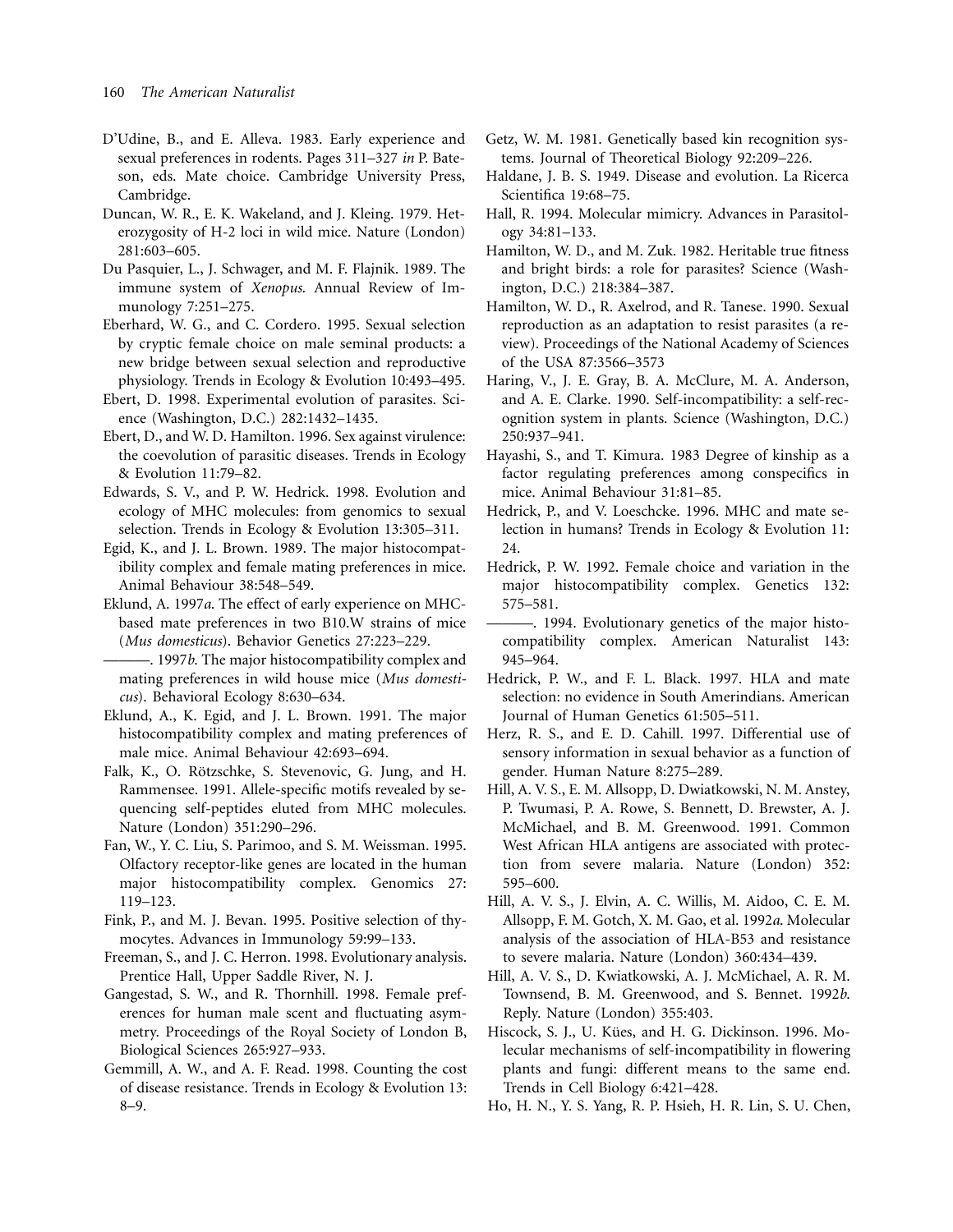S. C. Huang, T. Y. Lee, and T. J. Gill, III. 1994. Sharing of human leukocyte antigens in couples with unexplained infertility affects the success of in vitro fertilization and tubal embryo transfer. American Journal of Obstetrics and Gynecology 170:63–71.

- Hughes, A. L. 1992. Maintenance of MHC polymorphism. Nature (London) 335:402–403.
- Hughes, A. L., and M. K. Hughes. 1995. Natural selection on the peptide-binding regions of major histocompatibility complex molecules. Immunogenetics 42:233–243.
- Hughes, A. L., and M. Nei. 1992. Models of host-parasite interaction and MHC polymorphism. Genetics 132: 863–864.
- Janeway, C. A., Jr. 1993. How the immune system recognizes invaders. Scientific American 269:73–79.
- Janeway, C. A., and P. Travers. 1994. Immunobiology. Garland, New York.
- Jennions, M. D. 1997. Female promiscuity and genetic incompatibility. Trends in Ecology & Evolution 12: 251–252.
- Jin, K., H. N. Ho, T. P. Speed, and T. J. Gill. 1995. Reproductive failure and the major histocompatibility complex. American Journal of Human Genetics 56: 1456–1467.
- Klein, J. 1986. Natural history of the histocompatibility complex. Wiley, New York.
- Klein, J., and C. O. O'Huigin. 1994. MHC polymorphism and parasites. Philosophical Transactions of the Royal Society of London B, Biological Sciences 346:351–358.
- Klenerman, P., S. Rowland-Jones, J. McAdam, J. Edwards, S. Daenke, D. Laloo, B. Koppe, et al. 1994. Cytotoxic T-cell activity antagonized by naturally occurring HIV-1 gag variants. Nature (London) 369:403–407.
- König, B. 1994 Fitness effects of communal rearing in house mice: the role of relatedness versus familiarity. Animal Behaviour 48:1449–1457.
- Kostyu, D. D., D. V. Dawson, S. Elias, and C. Ober. 1993. Deficit of HLA homozygotes in a Caucasian isolate. Human Immunology 37:135–142.
- Koup, R. A. 1994. Virus escape from CTL recognition. Journal of Experimental Medicine 180:779–782.
- Krackow, S., and B. Matuschak. 1991. Mate choice for nonsiblings in wild house mice: evidence from a choice test and a reproductive test. Ethology 88:99–108.
- Kronenberg, M., G. Siu, L. E. Hood, and N. Shastri. 1986. The molecular genetics of the T-cell antigen receptor and T-cell antigen recognition. Annual Reviews in Immunology 4:529–591.
- Kurth, J. H., J. L. Mountain, and L. L. Cavalli-Sforza. 1993. Subclustering of human immunoglobulin kappa light chain variable region genes. Genomics 16:69–77.
- Lacy, R. C., and P. W. Sherman. 1983. Kin recognition by phenotype matching. American Naturalist 121:489–512.
- Lawlor, D. A., J. Zemmour, P. D. Ennis, and P. Parham. 1990. Evolution of class I MHC genes and proteins: from natural selection to thymic selection. Annual Reviews in Immunology 8:23–63.
- Lewicki, H., A. Tishon, P. Borrow, C. F. Evans, J. E. Gairin, K. M. Hahn, D. A. Jewell, I. A. Wilson, and M. B. Oldstone. 1995. CTL escape viral variants. I. Generation and molecular characterization. Virology 210:29–40.
- Lidicker, W. Z., and J. L. Patton. 1987. Patterns of dispersal and genetic structure in populations of small rodents. Pages 144–161 *in* B. D. Chepko-Sade and Z. T. Haplin, eds. Mammalian dispersal patterns. University of Chicago Press, Chicago.
- Lo, D., Y. Ron, and J. Sprent. 1986. Induction of MHCrestricted specificity and tolerance in the thymus. Immunological Research 5:221–232.
- Lynch, C. B. 1977. Inbreeding effects upon animals derived from a wild population of *Mus musculus*. Evolution 31: 526–537.
- Manning, C. J., W. K. Potts, E. K. Wakeland, and D. A. Dewsbury. 1992*a*. What's wrong with MHC mate choice experiments? Pages 229–235 *in* R. L. Doty and D. Müller-Schwarze, eds. Chemical signals in vertebrates. Plenum, New York.
- Manning, C. J., E. K. Wakeland, and W. K. Potts. 1992*b*. Communal nesting patterns in mice implicate MHC genes in kin recognition. Nature (London) 360:581–583.
- Matsumura, M., D. H. Fremont, P. A. Peterson, and I. A. Wilson. 1992. Emerging principles for the recognition of peptide antigens by MHC class I molecules. Science (Washington, D.C.) 257:927–934.
- Matton, D. P., N. Nass, A. E. Clarke, and E. Newbigin. 1994. Self-incompatibility: how plants avoid illegitimate offspring. Proceedings of the National Academy of Sciences of the USA 91:1992–1997.
- Medawar, P. B. 1953. Some immunological and endocrinological problems raised by the evolution of viviparity in vertebrates. Symposium of the Society for Experimental Biology 7:320–338.
- Morton, N. E. 1961. Morbidity of children from consanguineous marriages. Pages 261–291 *in* A. G. Steinberg, ed. Progress in medical genetics. Grune & Stratton, New York.
- -. 1978. Effect of inbreeding on IQ and mental retardation. Proceedings of the National Academy of Sciences of the USA 42:855–863.
- Moskophidis, D., and R. M. Zinkernagel. 1995. Immunobiology of cytotoxic T-cell escape mutants of lymphocytic choriiomeningitis virus. Journal of Virology 69: 2187–2193.
- Ninomiya, K., and R. E. Brown. 1995. Removal of preputial glands alters the individual-odors of male MHC-con-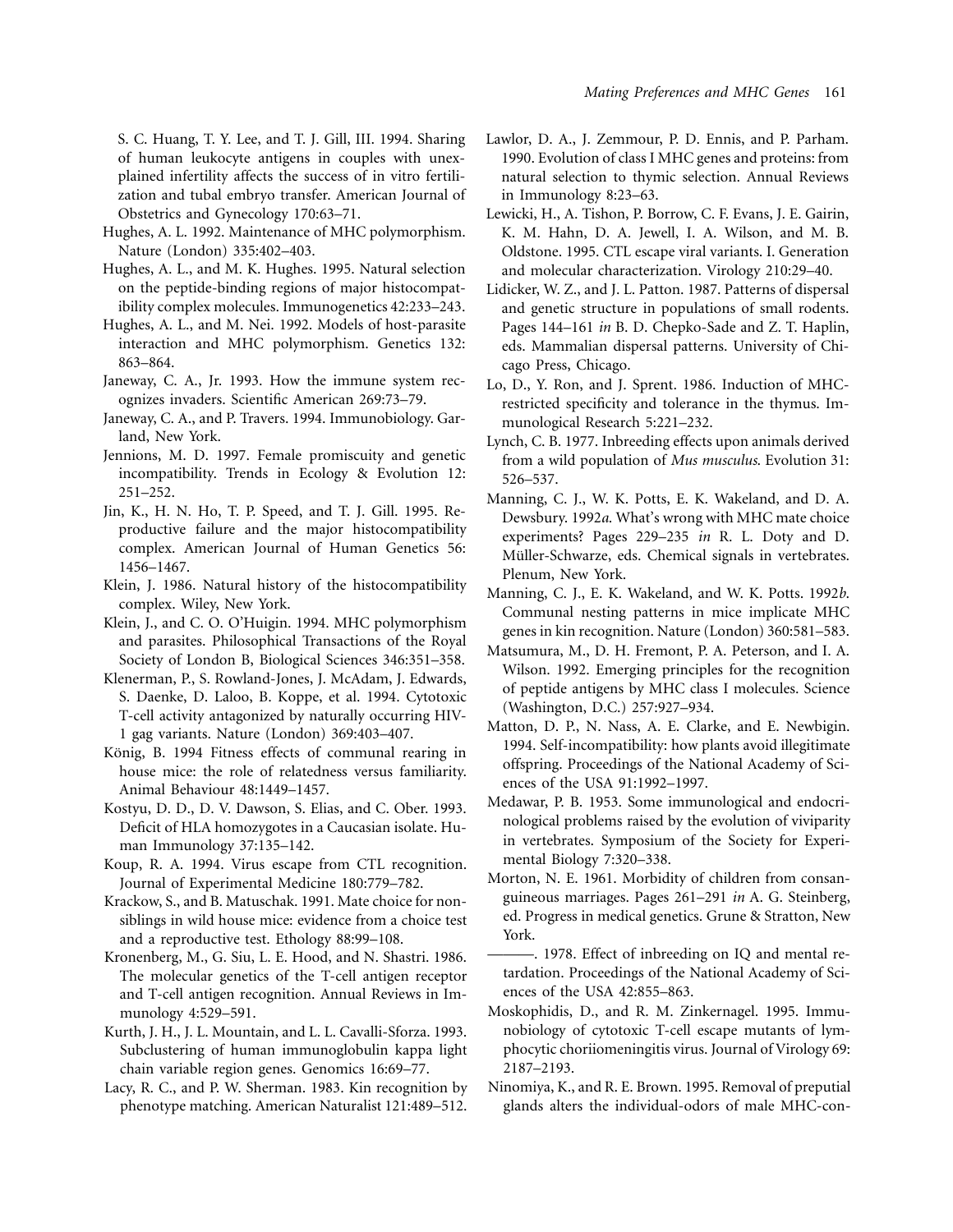genic mice and the preferences of females for these odors. Physiology and Behavior 58:191–194.

- Nossal, G. J. V. 1994. Negative selection of lymphocytes. Cell 76:229–239.
- Nowak, M. A., K. Tarczy-Hornoch, and J. M. Austyn. 1992. The optimal number of MHC molecules in an individual. Proceedings of the National Academy of Sciences of the USA 89:10896–10899.
- Ober, C. 1992. The maternal-fetal relationship in human pregnancy: an immunological perspective. Experimental and Clinical Immunogenetics 9:1–14.
- ———. 1995. HLA and reproduction: lessons from studies in the Hutterites. Placenta 16:569–577.
- Ober, C., L. R. Weitkamp, N. Cox, H. Dytch, D. Kostyu, and S. Elias. 1997. HLA and mate choice in humans. American Journal of Human Genetics 61:497–504.
- O'Brien, S. J., and J. F. Evermann. 1988. Interactive influence of infectious disease and genetic diversity in natural populations. Trends in Ecology & Evolution 3:254–259.
- Olsén, K. H., M. Grahn, J. Lohn, and Å. Langefors. 1998. MHC and kin discrimination in juvenile Arctic charr, *Salvelinus alpinus* (L.). Animal Behaviour 56:319–327.
- Parham, P., and T. Ohta. 1996. Population biology of antigen-presentation by MHC class I molecules. Science (Washington, D.C.) 272:67–79.
- Paterson, S., and J. M. Pemberton. 1997. No evidence for major histocompatibility complex-dependent mating patterns in a free-living ruminant population. Proceedings of the Royal Society of London B, Biological Sciences 264:1813–1819.
- Paterson, S., K. Wilson, and J. M. Pemberton. 1998. Major histocompatibility complex variation associated with juvenile survival and parasite resistance in a large unmanaged ungulate population (*Ovis aries L.*). Proceedings of the National Academy of Sciences of the USA 95:3714–3719.
- Pearce, R. B., L. Trigler, E. K. Svaasand, and C. M. Peterson. 1993. Polymorphism in the mouse Tap-1 gene: association with abnormal CD8+  $T$  -cell development in the nondiabetic mouse. Journal of Immunology 151: 5338–5347.
- Penn, D., and W. Potts. 1998*a*. How do major histocompatibility genes influence odor and mating preferences? Advances in Immunology 69:411–435.
- ———. 1998*b*. Untrained mice discriminate MHC-determined odors. Physiology and Behavior 64:235–243.
- ———. 1998*c*. MHC-disassortative mating preferences reversed by cross-fostering. Proceedings of the Royal Society of London B, Biological Sciences 265:1299–1306.
- ———. 1998*d*. Chemical signals and parasite-mediated sexual selection. Trends in Ecology & Evolution 13: 391–396.
- Percus, J. K., O. E. Percus, and A. S. Perelson. 1993. Pre-

dicting the size of the T-cell receptor and antibody combining region from consideration of efficient self-nonself discrimination. Proceedings of the National Academy of Sciences of the USA 90:1691–1695.

- Pircher, H., D. Moskophidis, U. Rohrer, K. Bürki, H. Hengartner, and R. M. Zinkernagel. 1990. Viral escape by selection of cytotoxic T-cell-resistant virus variants in vivo. Nature (London) 346:629–632.
- Potts, W. K., and P. R. Slev. 1995. Pathogen-based models favoring MHC genetic diversity. Immunological Reviews 143:181–197.
- Potts, W. K., and E. K. Wakeland. 1990. Evolution of diversity at the major histocompatibility complex. Trends in Ecology & Evolution 5:181–187.
- ———. 1993. Evolution of MHC genetic diversity: a tale of incest, pestilence and sexual preference. Trends in Genetics 9:408–412.
- Potts, W. K., C. J. Manning, and E. K. Wakeland. 1991. Mating patterns in seminatural populations of mice influenced by MHC genotype. Nature (London) 352: 619–621.
- ———. 1994. The role of infectious disease, inbreeding, and mating preferences in maintaining MHC diversity: an experimental test. Philosophical Transactions of the Royal Society of London B, Biological Sciences 346: 369–378.
- Powis, S. J., L. L. Young, E. Joly, P. J. Barker, L. Richardson, R. P. Brandt, C. J. Melief, J. C. Howard, and G. W. Butcher. 1996. The cim effect: TAP allele-dependent changes in a class I MHC anchor motif and evidence against C-terminal trimming of peptides in the ER. Immunity 4:159–165.
- Price, D. A., P. J. R. Goulder, P. Klenerman, A. K. Sewell, P. J. Easterbrook, M. Troop, C. R. M. Bangham, and R. E. Phillips. 1997. Positive selection of HIV-1 cytotoxic T lymphocyte escape variants during primary infection. Proceedings of the National Academy of Sciences of the USA 94:1890–1895.
- Pullen, A. M., J. W. Kappler, and P. Marrack. 1989. Tolerance to self antigens shapes the T-cell repertoire. Immunological Reviews 107:125–139.
- Pusey, A., and M. Wolf. 1996. Inbreeding avoidance in animals. Trends in Ecology & Evolution 11:201–206.
- Richman, A. D., and J. R. Kohn. 1996. Learning from rejection: the evolutionary biology of single-locus incompatibility. Trends in Ecology & Evolution 11: 497–502.
- Ridley, M. 1993. The Red Queen: sex and the evolution of human nature. Penguin, New York.
- Roy, S., M. T. Scherer, T. J. Briner, J. A. Smith, and M. L. Gefter. 1989. Murine MHC polymorphism and T-cell specificities. Science (Washington, D.C.) 244:572–575.
- Rülicke, T., M. Chapuisat, F. R. Homberger, E. Macas, and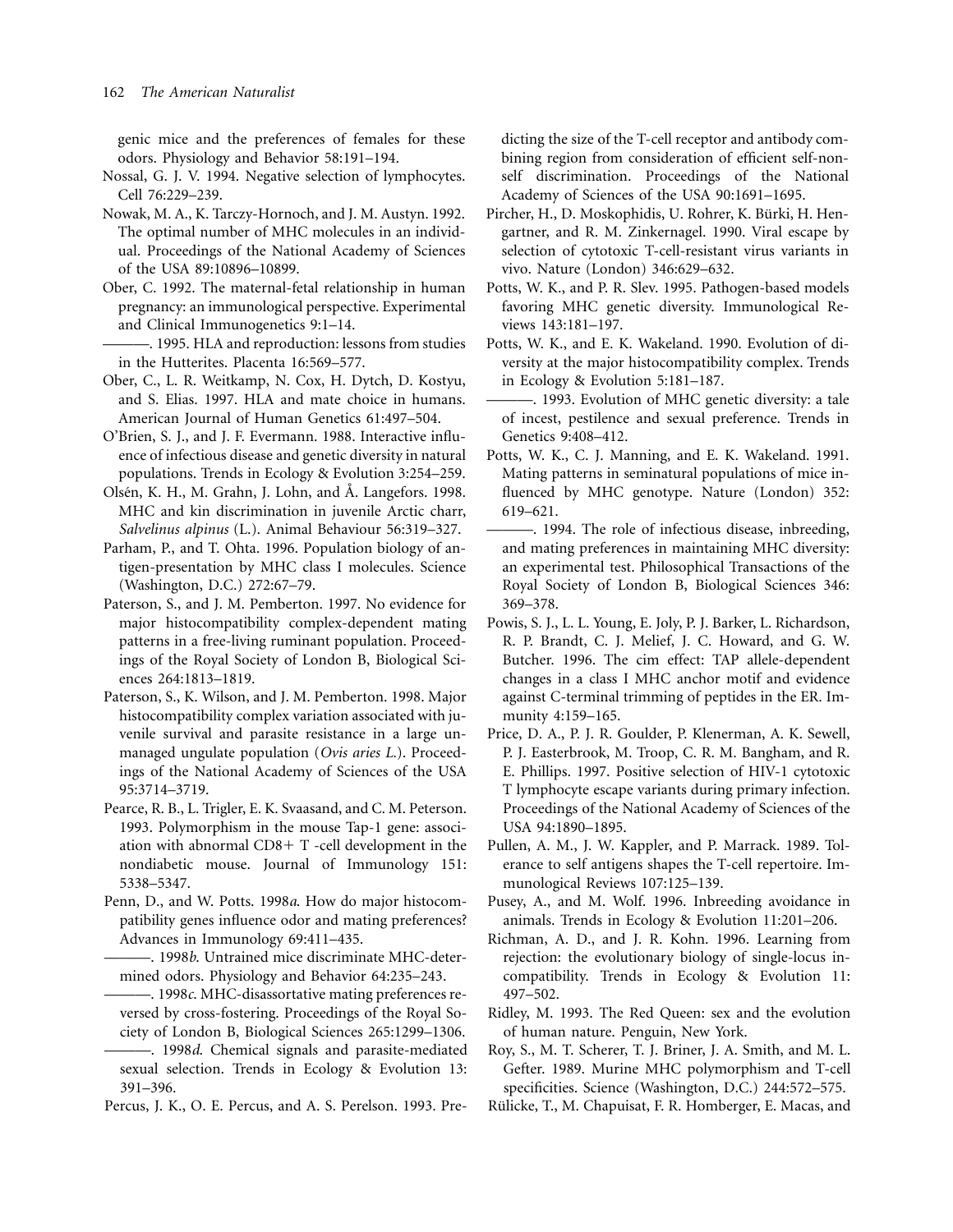C. Wedekind. 1998. MHC-genotype of progeny influenced by parental infection. Proceedings of the Royal Society of London B, Biological Sciences 265:711–716.

- Satta, Y., C. O'Huigin, N. Takahata, and J. Klein. 1994. Intensity of natural selection at the major histocompatibility complex loci. Proceedings of the National Academy of Sciences of the USA 91:7184–7188.
- Schaffer, E., A. Sette, D. L. Johnson, M. C. Bekoff, J. A. Smith, H. M. Grey, and S. Buus. 1989. Relative contribution of "determinant selection" and "holes in the Tcell repertoire" to T-cell responses. Proceedings of the National Academy of Sciences of the USA 86: 4649–4653.
- Schatz, D. G. 1992. V(D)J recombination: molecular biology and regulation. Annual Review of Immunology 10:359–383.
- Selander, R. K. 1970. Behavior and genetic variation in natural populations. American Zoologist 10:53–66.
- Sidney, J., H. M. Grey, R. T. Kubo, and A. Sette. 1996. Practical, biochemical and evolutionary implications of the discovery of HLA class I supermotifs. Immunology Today 17:261–266.
- Singer, A. G., G. K. Beauchamp, and K. Yamazaki. 1997. Volatile signals of the major histocompatibility complex in male mouse urine. Proceedings of the National Academy of Sciences of the USA 94:2210–2214.
- Singh, P. B., J. Herbert, B. Roser, L. Arnott, D. Tucker, and R. Brown. 1990. Rearing rats in a germ-free environment eliminates their odors of individuality. Journal of Chemical Ecology 16:1667–1682.
- Slade, R. W., and H. McCallum. 1992. Overdominant vs. frequency-dependent selection at MHC loci. Genetics 132:861–862.
- Takahata, N. 1995. MHC diversity and selection. Immunological Reviews 143:227–247.
- Takahata, N., Y. Satta, and J. Klein. 1992. Polymorphism and balancing selection at major histocompatibility complex loci. Genetics 130:925–938.
- Thomas, L. 1975. Symbiosis as an immunologic problem: the immune system and infectious diseases. Pages 2–11 *in* E. Neter and F. Milgrom, eds. Fourth International Convocation of Immunology. Karger, Basel.
- Thornhill, N. W. 1993. The natural history of inbreeding and outbreeding. University of Chicago Press, Chicago.
- Thrusz, M. R., H. C. Thomas, B. M. Greenwood, and A. V. S. Hill. 1997. Heterozygote advantage for HLA class-II type in hepatitis B virus infection. Nature Genetics 17:11–12.
- Tiwari, J. L., and P. I. Terasaki. 1985. HLA and disease associations. Springer, New York.
- Tooby, J. 1982. Pathogens, polymorphism, and the evolution of sex. Journal of Theoretical Biology 97:557–576.
- Trivers, R. L. 1972. Parental investment and sexual selec-

tion. Pages 136–179 *in* B. G. Campbell, ed. Sexual selection and the descent of man 1871–1971. Aldine, Chicago.

- Uyenoyama, M. K. 1988. On the evolution of genetic incompatibility systems: incompatibility as a mechanism for the regulation of outcrossing distance. Pages 212–232 *in* R. E. Michod and B. R. Levin, eds. The evolution of sex. Sinauer, Sunderland, Mass.
- von Boehmer, H. 1994. Positive selection of lymphocytes. Cell 76:219–228.
- von Boehmer, H., K. Karfalainen, J. Pelkonen, P. Borgulya, and H. Rammensee. 1988. The T-cell receptor for antigen in T-cell development and repertoire selection. Immunological Reviews 101:21–37.
- Vukusic, B., L. Poplonski, L. Phllips, J. Pawling, T. Delovitch, N. Hozumi, and J. Wither. 1995. Both MHC and background gene heterozygosity alter T-cell receptor repertoire selection in an antigen-specific response. Molecular Immunology 32:1355–1367.
- Wakelin, D. 1997. Parasites and the immune system. BioScience 47:32–40.
- Wedekind, C. 1994. Mate choice and maternal selection for specific parasite resistances before, during and after fertilization. Philosophical Transactions of the Royal Society of London B, Biological Sciences 346:303–311.
- Wedekind, C., and S. Füri. 1997. Body odour preferences in men and women: do they aim for specific MHC combinations or simply heterozygosity? Proceedings of the Royal Society of London B, Biological Sciences 264: 1471–1479.
- Wedekind, C., and T. Seebeck. 1996. Reply. Trends in Ecology & Evolution 11:24–25.
- Wedekind, C., T. Seebeck, F. Bettens, and A. Paepke. 1995. MHC-dependent mate preferences in humans. Proceedings of the Royal Society of London B, Biological Sciences 260:245–249.
- Wedekind, C., M. Chapuisat, E. Macas, and T. Rülicke. 1996. Non-random fertilization in mice correlates with MHC and something else. Heredity 77:400–409.
- Weidt, G., W. Deppert, O. Utermöhlen, J. Heukeshoven, and F. Lehmann-Grube. 1995. Emergence of virus escape mutants after immunization with epitope vaccine. Journal of Virology 69:7147–7151.
- Wilkinson, G. S., and A. E. M. Baker. 1988. Communal nesting among genetically similar house mice. Ethology 77:103–114.
- Winn, B. E., and B. M. Vestal. 1986 Kin recognition and choice of males by wild female house mice (*Mus musculus*). Journal of Comparative Psychology 100:72–75.
- Wolf, A. P. 1995. Sexual attraction and childhood association: a Chinese brief for Edward Westermark. Stanford University Press, Stanford, Calif.
- Yamazaki, K., E. A. Boyse, V. Mike, H. T. Thaler, B. J.